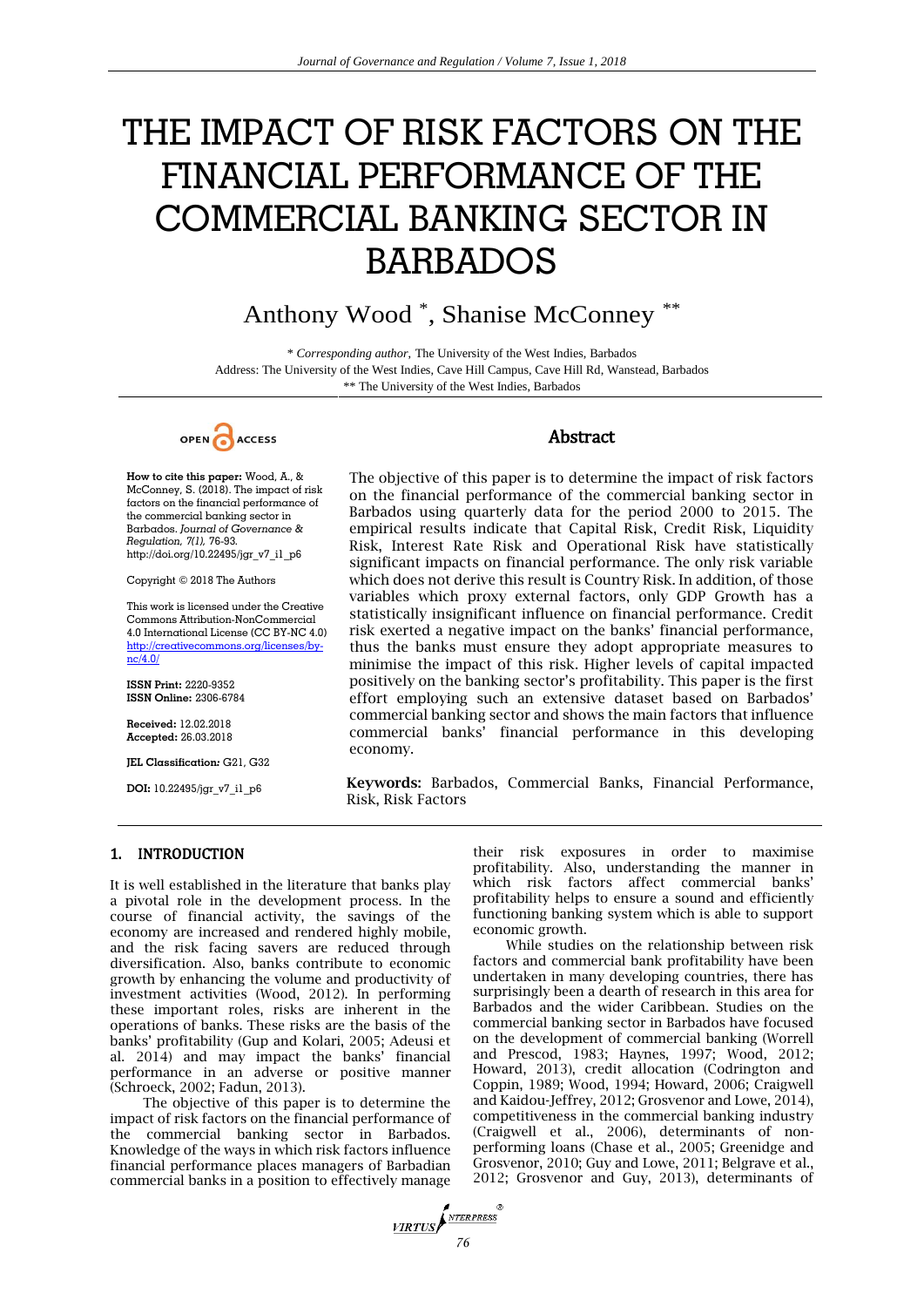non-interest income and its impact on commercial banks' financial performance (Craigwell and Maxwell, 2006), risk management practices (Wood, 1994; Wood and Kellman, 2013), innovation in the banking industry (Craigwell et al., 2005; Wood and Brathwaite, 2014) and performance of the banking sector (Wood and Brewster, 2016). This paper is the first effort employing such an extensive dataset based on Barbados' commercial banking sector and shows the main factors that influence commercial banks' financial performance in this developing economy. The paper therefore adds to the literature on commercial banking in the Barbadian economy.

The remainder of the paper is set out as follows: Section 2 reviews the empirical literature on the relationship between risk factors and commercial bank performance; Section 3 presents an overview of Barbados' commercial banking sector; Section 4 discusses the methodology and associated issues; Section 5 presents the empirical results which are then discussed in Section 6; and the conclusion is provided in Section 7.

# 2. LITERATURE REVIEW

Research on the impact of risk factors on the financial performance of commercial banks in developing countries has intensified with the advent of the financial crisis in late 2007. These studies have utilised varying estimation techniques to determine the influence of a range of risk variables on financial performance, measured as return on assets (ROA), return on equity (ROE), return on capital employed (ROCE), and net interest margin (NIM). Some studies were country specific while others considered groups of countries in a specific region or internationally.

Credit risk is acknowledged as the most important risk facing commercial banks. Thus, some studies have focused exclusively on examining the impact of credit risk on the financial performance of commercial banks. Kithinji (2010) examined the impact of credit risk on the profitability of banks in Kenya for the 2004 to 2008 period. The findings indicated that the credit proxies, amount of credit and non-performing loans, have insignificant impacts on the profitability of the commercial banks.

Boahene et al. (2012) investigated the impact of credit risk on the profitability of six Ghanaian banks for the period 2005 to 2009. The results revealed that the credit risk indicators, namely non-performing loan rate, net charge-off rate, and pre-provision profit as a percentage of net loans and advances were positive and significantly related with profitability measured by ROE. Another study on banks in Ghana was undertaken by Afriyie and Akotey (2013). They examined the influence of credit risk on the profitability of rural and community banks in the Brong Ahafo Region of Ghana. The panel regression model was employed for the estimation and the review period was 2006 to 2010. The results showed that non-performing loans have a significant positive impact on profitability, measured by ROE, while the influence of capital adequacy was insignificant.

Studies on commercial banks in Nigeria include Kolapo et al. (2012), Iwedi and Onuegbu (2014) and Uwalomwa et al. (2015). Kolapo et al. (2012) assessed the effect of credit risk on five commercial banks over the period of eleven years (2000 to 2010). The profitability measure was the ROA and the credit risk variables were the ratio of non-performing loans to loans and advances (NPL/LA), ratio of total loans and advances to total deposits (LA/TD) and ratio of loan loss provision to classified loans (LLP/CL). Panel model analysis was employed to estimate the determinants of ROA. The results indicated that the credit risk variables have significant impacts on financial performance: non-performing loans and loan loss provisioning were inversely related to ROA, and loans and advances were positively related to ROA. Iwedi and Onuegbu (2014) investigated the effect of credit risk on the performance of five deposit money banks over a period of fifteen years (1997 to 2011). Panel data estimation was utilised to regress ROA on the credit proxies, non-performing loans ratio and the ratio of loans and advances to total deposits. The results indicated that both variables have a significant positive influence on financial performance. Uwalomwa et al. (2015) employed panel linear regression to assess the impact of credit risk on financial performance for the listed banks over the period 2007 to 2011. The findings revealed that while the non-performing loans ratio and bad debt variables have significant negative effects on financial performance of banks, the impact of the secured and unsecured loan ratio was insignificant.

Gizaw et al. (2015) utilised panel data estimation to assess the impact of credit risk on the profitability of eight commercial banks in Ethiopia for a period of twelve years (2003 to 2014). The results showed that the credit measures, non-performing loans and capital adequacy, have significant negative influence on profitability, while the impact of loan loss provisioning was positive and significant.

Other empirical studies outside of Africa have established a significant relationship between credit risk and bank performance. For example, Li et al. (2014) investigated the relationship between credit risk and profitability for forty-seven of the largest banks in Europe from 2007 to 2012. The results indicated non-performing loans have a significant positive effect on both profitability measures (ROA and ROE) and capital adequacy has an insignificant effect on both measures of profitability. Poudel (2012) studied the relationship between credit risk and commercial bank profitability in Nepal for the 2001 to 2012 period. The results revealed a significant inverse relationship between commercial bank performance, measured by ROA, and credit risk measured by the default rate and capital adequacy ratio. A significant inverse relationship between credit risk and profitability was also obtained by Hosna et al. (2009) in their study of Swedish banks, and Epure and Lafuente (2012) for the Costa Rican banking industry.

Other studies have assessed the impact of a wider range of risk variables on bank performance. Adeusi et al. (2014) investigated the impact of credit, capital, and liquidity risks, along with managed funds, on the financial performance of ten Nigerian banks from 2006 to 2009 using panel data estimation. The results indicated a significant negative impact of credit risk on financial performance, measured as ROA and ROE, whilst the capital risk and managed funds variables showed a significant positive influence on financial performance.

Soyemi et al. (2014) utilised cross-sectional Ordinary Least Squares regression to examine the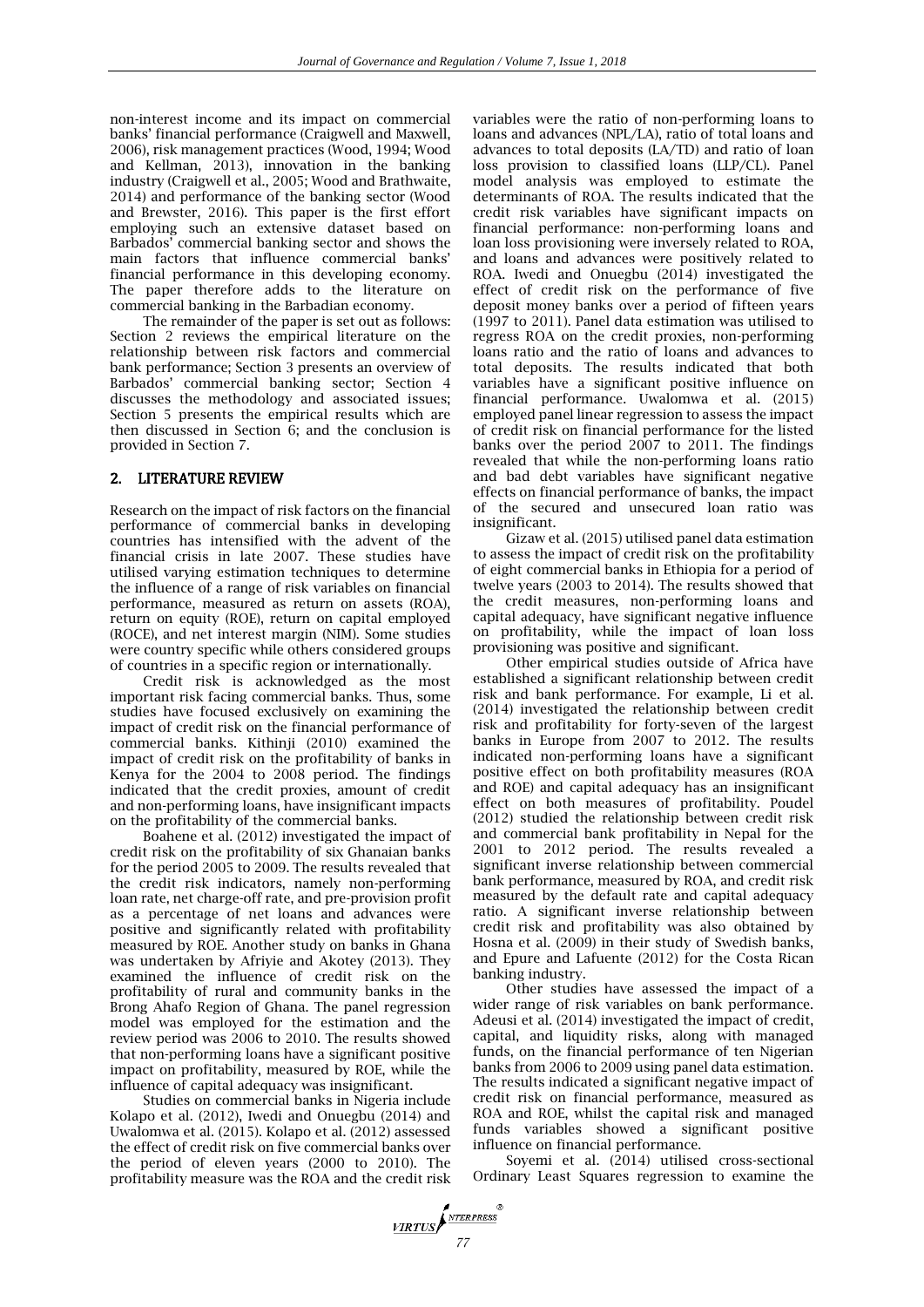impact of credit, liquidity, operational, and capital risks on financial performance for eight deposit money banks in Nigeria in 2012. The results showed that credit risk and capital risk have significant positive influence on ROA, whilst only credit risk has significant positive influence on ROE. Another study on the Nigerian banking industry was undertaken by Olamide et al. (2015). The authors employed an Ordinary Least Squares regression for fourteen banks listed on the Nigerian Stock Exchange for the period 2006 to 2012. Proxies were used for credit, liquidity and capital risks, along with risk disclosure. The results revealed that the risk factors have an insignificant impact on financial performance, measured as ROE.

Hakim and Neaime (2001) examined the relationship between capital, credit and liquidity risks, and profitability measured as ROE for fortythree banks in Lebanon and sixty-two Egyptian banks over the period 1993 to 1999. The findings showed a significant negative impact of capital adequacy on bank profitability in both countries. The credit variable has a significant positive influence on profitability, while the liquidity variable's impact was insignificant across all banks.

Al-Tamimi et al. (2015) examined the influence of credit, liquidity, operational and capital risks on financial performance for eleven Islamic banks in the Gulf Cooperation Council (GCC) from 2000 to 2012. The results indicated a significant negative relationship between capital risk and operational risk when tested against ROE as the financial performance variable. In addition, capital risk was found to be the most important risk to banks in the region followed by operational risk.

Haque and Wani (2015) investigated the relationship between financial risk and financial performance of ten public and private sector banks in India from 2009 to 2013. Employing a Linear Multiple Regression model, the authors found that capital risk and insolvency risk exerted a significant positive influence on financial performance, whilst the impact of credit risk was significantly negative. Further, interest rate risk and liquidity risk showed an insignificant positive impact on financial performance.

Apart from risk, there are other bank-specific factors which may have an impact on banks' financial performance or profitability. These factors, which exemplify a bank's internal characteristics, include but are not limited to bank size, bank age, productivity growth and capital structure. Researchers have also considered the impact of external (environmental) or macro factors on banks' financial performance. With regard to the external factors, the most widely used are interest rates, economic growth, inflation, financial market structure (represented by regulatory conditions or concentration) and ownership structure.

Javaid et al. (2011) utilised the Pooled Ordinary Least Squares (POLS) method to analyse the internal determinants of ten Pakistan banks' profitability over the period 2004 to 2008. The results indicated that bank size has a significant negative effect on ROA, while the capital ratio and asset composition variables have significant positive influence on ROA. The liquidity proxy was found to have an insignificant effect on bank profitability. Another study on Pakistan was undertaken by Dawood (2014) who evaluated the impact of cost efficiency, liquidity, capital adequacy, deposits and bank size on the profitability of twenty-three commercial banks over the period 2009 to 2012. The results revealed that cost efficiency and liquidity have significant negative influence on ROA, while capital adequacy has a positive and significant impact on ROA. However, the other variables deposits and bank size did not demonstrate any significant influence profitability.

Ani et al. (2012) undertook an empirical assessment of select internal determinants of profitability for fifteen Nigerian banks over a ten-year period from 2001 to 2010. The results revealed that the capital ratio and asset composition have significant positive influence on ROA, while the impact of bank size was found to be insignificant. Similarly, Almumani (2013) examined the bankspecific factors determining profitability of thirteen Jordanian commercial banks listed on the Amman Stock Exchange over the 2005 to 2011 period. The major outcome of the study was that the cost management variable has a strong negative influence on bank profitability, measured as the ROA. The other variables liquidity, credit composition, credit risk, capital adequacy and bank size did not show any significant effect on profitability.

Menicucci and Paolucci (2016) investigated the impact of internal determinants on the profitability of twenty-eight European banks over the period of 2006 to 2015. The results indicated that the capital ratio, deposit ratio and size have significant positive impacts on bank profitability measured as ROE, while higher asset quality resulted in lower profitability levels.

Some early studies provided mixed results when the impact of various internal and external determinants of bank performance was examined. Molyneux and Thornton (1992) executed a study based on previous methodologies employed by Short (1979) and Bourke (1989). The authors examined the determinants of bank performance for a pooled sample of eighteen countries across Europe from 1986 to 1989. The results indicated a statistically significant positive relationship between return on capital and concentration. A positive relationship was also revealed between return on capital and nominal interest rates. Furthermore, there was a statistically significant positive relationship between government ownership and return on capital, which is contrary to the findings of Short (1979) and Bourke (1989). As it relates to asset-based returns, Molyneux and Thornton (1992) found that capital ratios and nominal interest rates were positively related to profitability. These results coincide with the findings of Bourke's study. In addition, government ownership and staff expenses have a positive influence on profitability and concentration has a statistically significant positive influence on profitability in that sample. Alternatively, liquidity was found to have a weak inverse relationship with profitability.

Demirguc-Kunt and Huizinga (1999) used banklevel data for the period 1988 to 1995 for eighty countries to study the determinants of bank profitability. The variables used encapsulated bank characteristics, bank taxation, macroeconomic determinants, financial structure, deposit insurance regulations, and legal and institutional indicators. The findings highlighted that banks were less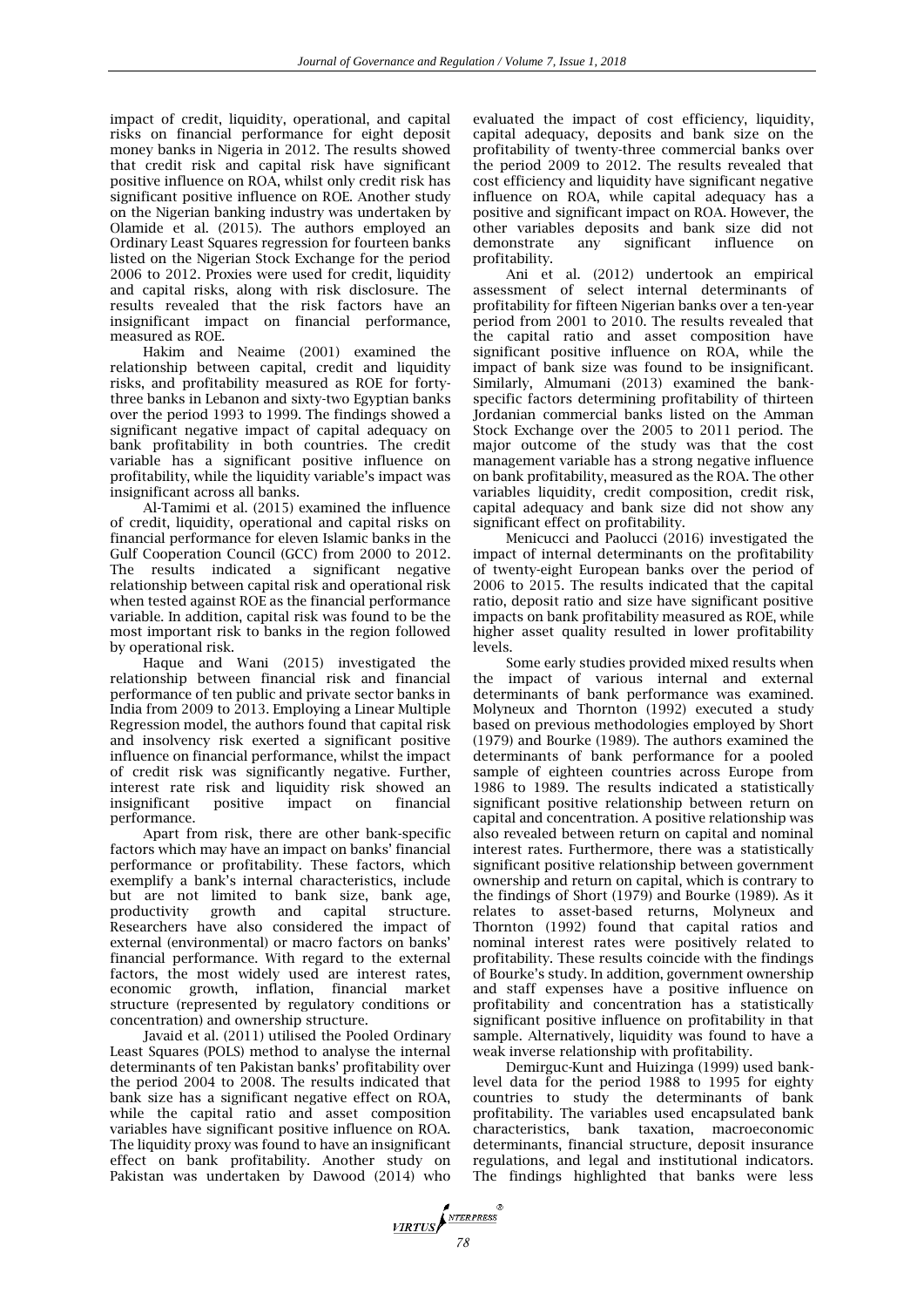profitable when they have high levels of non-interest earning assets and when deposits are their main source of funding. International ownership usually translated to higher profitability for banks in developing countries whilst the relationship was opposite for industrialised nations. From an examination of the effects of the macro-economic variables, there was a positive relationship with inflation and profitability. High real interest rates were also associated with higher profitability, especially in developing countries. Furthermore, lower market concentration usually led to lower profits and banks which operate in sectors with higher competition were also less profitable.

Athanasoglou et al. (2008) examined bankspecific, industry-specific and macroeconomic determinants of bank profitability for an unbalanced panel of Greek banks over the period 1985 to 2001. The findings showed that capital and productivity were positively related to profitability whilst credit risk and expenses management have the opposite relationship. Size is the only firm-specific variable tested which does not have a statistically significant impact on profitability. From an industry perspective, ownership status and concentration were also found to have an insignificant impact on profitability for the review period. Finally, the macro-determinants of inflation and cyclical output were found to have positive and significant effects on the financial performance of the banking sector.

Sufian and Chong (2008) assessed the bankspecific and macroeconomic determinants of commercial bank profitability in the Philippines for the 1990 to 2005 period. The results indicated that size, credit risk and expense preference behaviour have significant negative impacts on bank profitability measured as ROA, while non-interest income and capitalization have significant positive influences. Of the macroeconomic determinants, inflation has a negative and significant effect on bank profitability while economic growth, money supply and market capitalization showed insignificant impacts.

Flamini et al. (2009) investigated the determinants of commercial bank profitability in forty-one countries across Sub-Saharan Africa for the period 1998 to 2006. As it relates to bank-specific variables, the study focused on measures of credit risk, activity mix, capital, size and market power. The results showed that higher profitability is concurrent with larger banks, activity diversification and private ownership. The study also examined macroeconomic determinants of profitability, more specifically cyclical output and inflation, which have a significant and positive effect on bank profitability.

Ally (2014) examined the effect of bank-specific and macroeconomic factors on the profitability of twenty-three Tanzanian banks for the 2009 to 2013 period. The findings showed size, capital adequacy and liquidity have significant positive impacts on profitability measured as ROA, while asset quality and expense management exerted a significant negative influence. However, the macroeconomic factors did not significantly affect bank profitability.

In examining the Caribbean, Moulton (2011) assessed the bank-specific and macroeconomic determinants of bank profitability in Jamaica. A Generalized Method of Moments technique was applied to a panel of fifteen banks using quarterly

data over the period 2000 to 2010. The results indicated that the bank-specific variables: bank expenditure, bank capital, credit risk and size have significant negative influences on profitability measured as ROA, while non-interest income and the market structure variables were found to have significant positive impacts on ROA. Regarding the macroeconomic variables, improvements in the stock market, economic growth and inflation have significant positive influences on banks' profitability. There was also evidence of persistence of profitability through the significantly positive coefficient of the lagged endogenous variable, ROA(-1).

Another study on the Caribbean was undertaken by Augustin and Prophète (2016) who investigated the bank-specific, market structure and macroeconomic determinants of bank profitability in Haiti. A Generalized Method of Moments approach was employed on a panel of nine banks using quarterly data for the 2001 to 2015 period. The findings showed that bank-specific factors, size and equity, have significant positive impact on profitability measured as ROA, while the influence of operating expenses and activity mix was negative and significant. With respect to market structure, banking system concentration has a relatively minor positive impact on ROA. For the macroeconomic variables, the growth in commercial activity and the main monetary policy rate have significant positive influence on bank profitability. The results also indicated evidence of profitability persistence, and that foreign ownership of banks and the January 2010 earthquake both exerted a significant negative impact on the profitability of banks.

A more recent study on the Caribbean was conducted by Hodge (2017) who examined the determinants of commercial bank profitability in the Eastern Caribbean Currency Union (ECCU) over the 1998 to 2016 period. Bank profitability was proxied by net interest margin and return on assets. The results indicated that bank size, non-performing loans and liquidity have significant negative impact on net interest margin, while GDP growth has a significant positive influence. There was also evidence of persistence of profitability with the net interest margin measure. When the return on assets is considered, non-performing loans, cost efficiency and liquidity have significant negative influence on profitability. GDP growth was also found to have a significant positive impact on the return on assets for commercial banks in the ECCU.

Emerging from the literature review is the observation that there are critical factors separate to risks which impact commercial bank performance. These factors are generally categorised as internal determinants (size, structure and internal efficiencies) and external determinants which tend to be macroeconomic variables that exert some influence on the operating environment of commercial banks and by extension their performance.

# 3. COMMERCIAL BANKING IN BARBADOS

Commercial banking started in Barbados with the establishment of the Colonial Bank (later to become Barclays Bank) in 1837. Indigenous banking began in 1978 with the opening of the Barbados National Bank. Today however, the banking system is dominated by

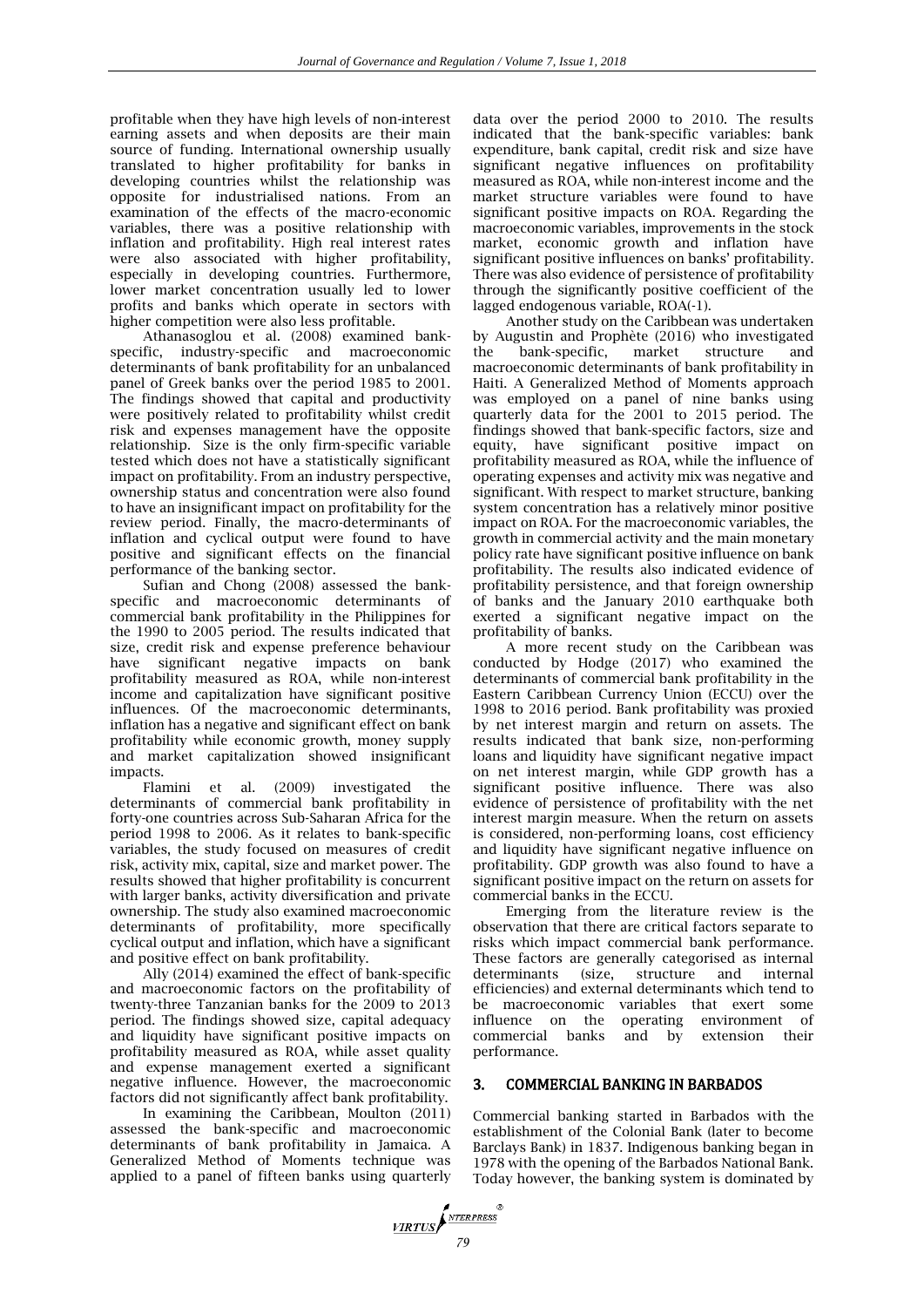foreign-owned banks with headquarters in Canada, and Trinidad and Tobago.

The banking industry in Barbados conforms to the theoretical requirements of oligopoly: only a few firms in the industry so that the actions of one can affect the profits of another; bank deposits and loans are homogenous commodities and the number of banks is restricted by barriers to entry like the dominant position of established banks and financial regulations (Wood, 2012). Commercial banks dominate the financial system, accounting for 60% of total assets, 80% of total deposits and 72% of all lending (Central Bank of Barbados, 2014).

Since 2002 a series of changes have taken place in the banking sector resulting in the merger and acquisition of some commercial banks. As at 2017 the commercial banks licensed to operate in Barbados were the Bank of Nova Scotia, CIBC FirstCaribbean International Bank (a merger of Barclays Bank PLC and Canadian Imperial Bank of Commerce (CIBC)), First Citizens Bank (Barbados) Limited (formerly Bank of Butterfield), Republic Bank (Barbados) Limited (formerly the Barbados National Bank), and RBC Royal Bank (Barbados) Limited (a merger of Royal Bank of Trinidad and Tobago (RBTT) and Royal Bank of Canada).

Over the years, the commercial banks have invested heavily in technology. The automatic teller machine (ATM), telebanking and internet banking services are among the advances which have made banking more convenient for all ages. Also, there has been a rapid increase in the use of debit and credit cards, especially for security purposes (Wood and Brathwaite, 2014). These advances have improved the productivity and efficiency in commercial bank operations by lowering the cost per transaction, increasing the speed of transactions and reducing the possibility of human error (Wood and Brewster, 2016). In a study on ATM usage and productivity in the Barbadian banking industry over the period 1979 to 2001, Moore et al. (2003) found that after the technology was fully implemented and was being used effectively, the productivity gains for the banks ranged from 3% to 17% in a given year. In another study on innovation and efficiency, Craigwell et al. (2005) found that the average Barbadian bank was relatively efficient when compared with their international counterparts and that bank size, financial innovation and income growth were the most important determinants of efficiency within the banks.

The issue of competitiveness within the Barbadian banking industry was addressed by Craigwell et al. (2006). Using panel data for the 1991 to 2004 period, the authors provided evidence that competition increased for the period 1991 to 2002 and again in 2004. Also, competition declined in 2003, which the authors attributed to the reduction in the number of banks due to merger and acquisition activity. Other research has focused on competition from non-bank financial institutions. Craigwell et al. (2006) placed emphasis on developments such as the establishment of the Barbados Stock Exchange (BSE) and advances in the mutual fund and credit union industries. However, given the rapid growth in the credit union industry, Belgrave et al. (2006) chose to investigate the interaction between bank activities and credit union activities during 1994 to 2000. The conclusion drawn was that the entities were not in direct competition with each other. This meant that despite the challenge posed by credit unions to commercial banks, especially due to similarities in products offered, banks still remained dominant in the sector.

Another development shaping the banking sector was the establishment of the Central Bank of Barbados (CBB) in 1972. The Central Bank of Barbados is the chief regulator of the banking system in Barbados. Within its mandate for prudential regulation, the CBB monitors the operations of the commercial banks (and finance companies, merchant banks and trust companies) on the basis of the Financial Institutions Act 1997. It also has responsibility for the regulation of international or offshore banks on the basis of the Financial Services Act 2002 (Wood and Clement, 2015). Over the years the CBB has implemented many policies. For example, credit controls were employed to reduce the risk to export-oriented sectors (Worrell and Prescod, 1983); minimum requirements were set relating to capital and reserves (Haynes, 1997); and interest rate policies and foreign exchange controls were also issued to commercial banks. The CBB was aware of emerging risks and implemented these regulatory requirements to curtail possible negative outcomes, ensuring the banking sector's stability.

In the area of lending, commercial banks dominate the financial system. Since 2000 most of the credit extended by the banks went to the personal sector, followed by tourism, distribution, sector, followed by tourism, distribution, professional and other services, and the government. Loans are heavily collateralized. Wood (1994) reported that in 1991 about 99% of loans allocated by the foreign-owned commercial banks were secured by some form of collateral and Howell (2014) found there was no material change in the situation in 2013.

The impact of the global financial crisis on the performance of the commercial banking sector was examined by Wood and Brewster (2016). The analysis showed that the Barbadian financial sector did not experience the adverse effects of the crisis directly because of its lack of integration with the international financial system. However, the economy was plunged into recessionary conditions. There was declining export performance, especially in the heavily-reliant tourism sector; reduced foreign capital inflows; declining remittances flows; increased unemployment; shrinking government revenues and larger fiscal deficits; and a surge in the level of government indebtedness (Downes et al., 2014). The harsh economic circumstances introduced higher levels of uncertainty in the economy and a greater level of risk aversion among the household and business sectors. The resulting impact was a decline in loan demand and supply, increase in loan delinquency and weakened credit quality, thus leading to decreased profitability and performance of the banks.

# 4. METHODOLOGY AND DATA ISSUES

The paper investigates the impact of risk factors on the financial performance of the commercial banking sector in Barbados. We utilise a multiple regression model which includes a number of risk variables and other factors which might influence the banks' financial performance. The estimated model is of the following form:

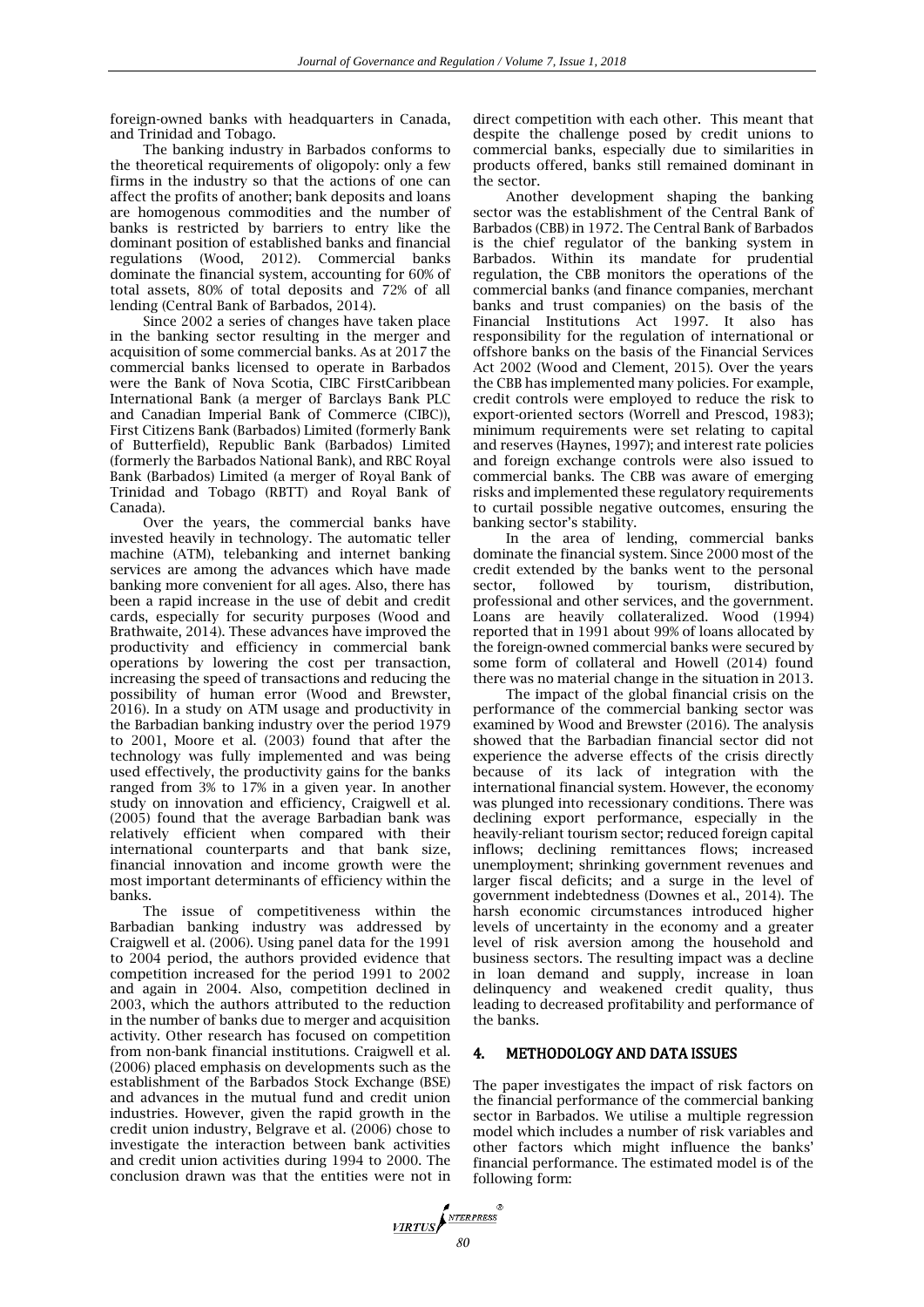$ROA = f (X_1, X_2, X_3, X_4, X_5, X_6, X_7, X_8, X_9, X_{10})$ where ROA is return on assets, the measure of financial performance and is the ratio of net income to total assets;  $X_1$  is credit risk, CREDRISK, measured using the non-performing loans (NPL) ratio, which is a ratio of total non-performing loans to total loans;  $X_2$ is capital risk, CAPRISK, proxied by the capital ratio which is total capital as a share of total assets;  $X_3$  is operational risk, OPERISK, proxied by the cost to income ratio which is operating expenses as a proportion of gross earnings;  $X_4$  is liquidity risk, LIQRISK, measured through the loan to deposit ratio;  $X_5$  is interest rate risk, INTRISK, which is the percentage change in net interest margins;  $X_6$  is country risk, CTYRISK, measured by the ratio of commercial bank foreign assets held by countries with good credit ratings as determined by Moody's to total foreign assets of the commercial banks;  $X_7$  is GDPGR, which is indicative of the country's economic growth;  $X_8$  is inflation rate, INFL, calculated using the consumer price index;  $X_9$  is prime lending rate, BLR, which is a measure representing interest rates; and  $X_{10}$  is the logarithm of the country's money supply, MSUP, which is representative of market growth/competition.

The study uses quarterly data for the period 2000 to 2015 which were obtained from the Central Bank of Barbados and consisted of various ratios, the sector's aggregated income statements and balance sheets. Data were also sourced from the Central Bank of Barbados Statistical Database, particularly on the macroeconomic variables.

Manual variable calculation was done with the assistance of Microsoft Excel and the econometric model was estimated using the Eviews 8 package. Descriptive statistics were derived in order to summarise the data with the generation of means, standard deviations, minimum and maximum values. The correlation matrix for the variables was also examined.

The choice of variables for the econometric model was heavily influenced by the literature review, particularly the research undertaken on the Barbadian banking sector which highlighted key sector features. Similar to the majority of cited studies, ROA is the measure of financial performance. This ratio indicates how profitable a bank is relative to its assets and illustrates how well management is employing the bank's total assets to make a profit.

The study by Wood and Kellman (2013) was extremely useful as it specifically identified the main risk exposures faced by Barbadian commercial banks. These risks: credit, operational, country/sovereign, interest rate, liquidity and market risk are the exposures that risk managers in Barbados paid attention to and had systems in place to actively measure and manage. The findings of the paper also indicated that the commercial banks believe that risk management has an impact on their financial performance and is part of the main business of the bank. However, in our analysis we discounted market risk given the close relationship between market risk and interest rate risk, and the fact that the Barbadian commercial banking sector is very limited in its trading of commodities, equities and foreign exchange which limits market risk (Central Bank of Barbados, 2011).

The risk ranked most important by Barbadian banks is credit risk (Wood and Kellman, 2013). The non-performing loans ratio highlights the proportion of the entire loan portfolio which is in default due to borrowers not making their payments. The ratio naturally indicates commercial banks' settlement risk which affects their anticipated cash flows since banks depend heavily on this interest income. Hence, commercial bank profitability is expected to be adversely affected by credit risk.

Despite capital risk not being prioritised by the industry according to Wood and Kellman (2013), we thought it necessary to include the variable in the model. Barbadian banks have been long characterised as well capitalised. The industry has consistently recorded capital adequacy ratios (CAR) well above the BASEL recommended 8%. Banks with strong capital positions can pursue business opportunities more aggressively and are better able to deal with issues regarding unexpected losses; this therefore contributes positively to profitability (Athanasoglou et al., 2008). In trying to determine the relationship between CAPRISK and ROA, a limitation arose. The Central Bank of Barbados only started to capture CAR in 2005, thus leaving a fair portion of the review period without data points. Ultimately, the capital ratio was the chosen variable to capture capital risk as was done in other studies, with the limitation of not adjusting assets for risk.

Christie-Veitch (2004) deduced that the framework was not present to properly manage operational risk in Caribbean banks. This conclusion provides further support for the threat of operational risk to the Barbadian banking industry. The cost to income ratio signals how banks are handling their expenses relative to profits and essentially highlights their expense management. The more efficiently the expenses are managed, the less costly it is for the bank which results in increased profitability. Therefore, the anticipated impact of operational risk on financial performance is negative.

Liquidity risk was not ranked highly as a major risk exposure to the sector but it was actively managed according to the research by Wood and Kellman (2013). The Barbadian banking industry has long been described as very liquid due to the persistent excess liquidity within the system. This makes it necessary to examine the impact that this feature has on the financial performance of the commercial banks in operation. The loan to deposit ratio reflects the utilisation of funds policy of the banks as it measures the proportion of deposits used for loans. An increase in this ratio is indicative of reduced liquidity within the banks and will enhance profitability provided that effective management of the loans portfolio is being achieved. Also, when banks hold excessive amounts of liquidity (as reflected in a decline in the loan to deposit ratio) it comes at a cost, thereby impacting on profitability in an adverse manner. Thus, the loans to deposit ratio is expected to have a positive impact on financial performance.

We utilise the percentage change in net interest margins to capture interest rate risk. The net interest margin is a ratio which accounts for interest income less interest expense in relation to average earning assets and as such allows analysts to examine the interest spread as a proportion of earning assets. An increase in the volatility in net interest margins increases the threat of interest rate risk, leading to a decline in profitability. Therefore, interest rate risk is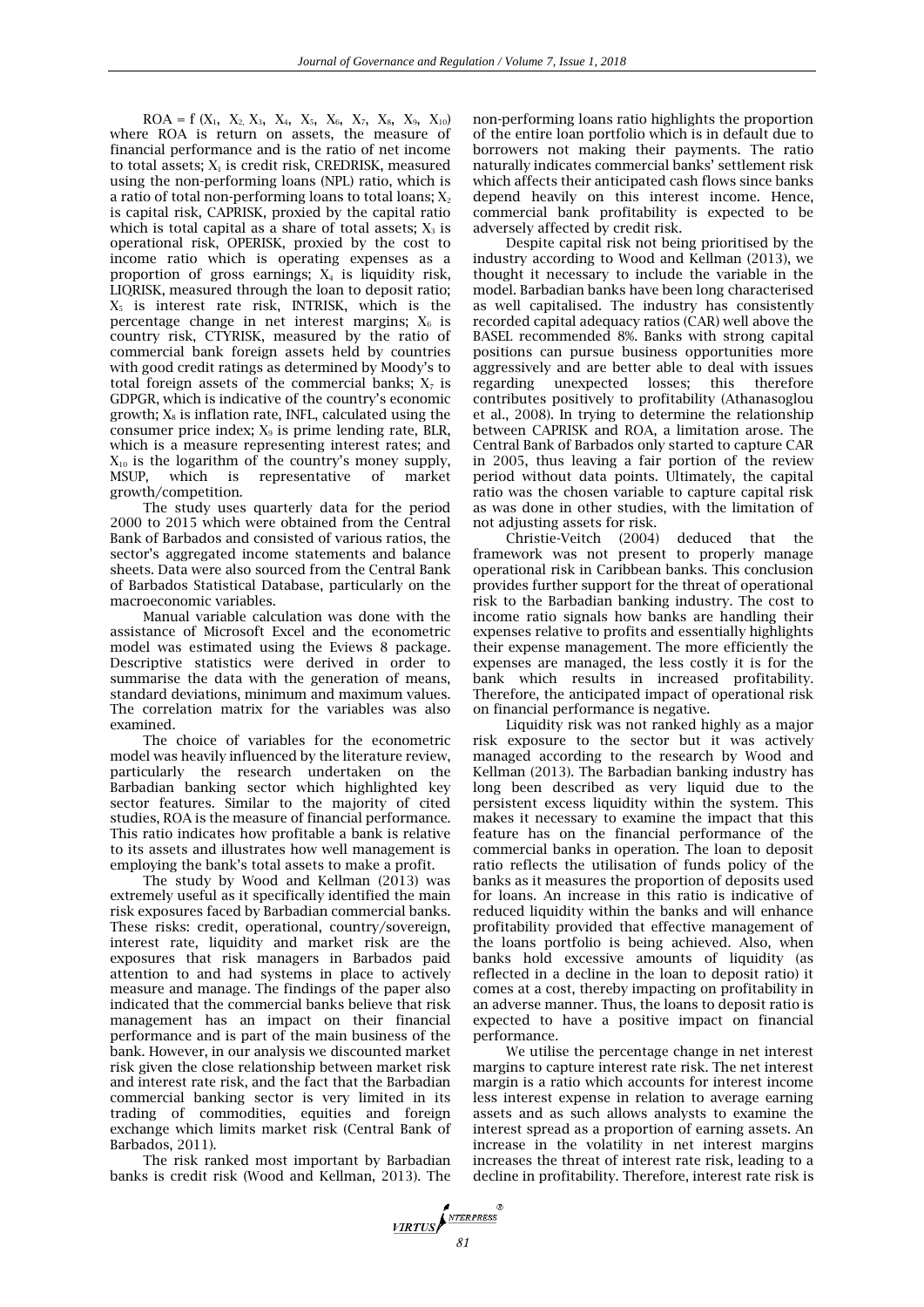anticipated to have an adverse impact on financial performance.

Based on our proxy for country risk (ratio of commercial banks foreign assets held by countries with good credit ratings as measured by Moody's to total foreign assets of the commercial banks), we expect that CTYRISK will impact positively on bank profitability. When the ratio increases, it means that the banking sector's foreign assets to be serviced are held with increasingly more investment grade countries. This results in the risk of default from these countries being lower due to the high credit rating. This is indicative of lower possibility of disruptions in anticipated cash flows from entities in these countries which results in more secure and increased profitability of commercial banks.

The control variables, GDPGR and INFL, have been popular macroeconomic variables used when examining determinants of bank profitability. GDP growth rate is a signal of improvement in the country's economic performance. As the growth rate increases, there is higher demand for interest and non-interest activities. This increased demand for banking activities leads to higher profitability for these entities. This profitability is further secured due to the fact that during periods of economic growth, the instances of loan default are reduced which improves profitability. With regard to inflation, increases in inflation prompt commercial banks to raise their lending rates in order to maintain their

incomes. Due to the increases in lending rates, profit margins will widen and ultimately increases in financial performance or profitability occur. Thus, the influence of both GDPGR and INFL, on ROA, is expected to be positive.

A positive impact on ROA is also expected to be found for the measure for real interest rates, BLR. This relationship was confirmed by Demirguc-Kunt and Huizinga (1999) who found the result was especially robust for developing countries as demand deposits usually pay extremely low rates. The final control variable, MSUP, is market growth / competition. Growth in money supply can lead to market growth which in turn stimulates competition. The increased competition may result in banks exhibiting riskier behaviour in the pursuit of profits which actually decreases profits (Molyneux and Thornton, 1992). Thus, the impact of MSUP on financial performance is anticipated to be negative.

#### **5.** EMPIRICAL RESULTS

The summary statistics and trends for the variables are presented in Table 1 and Figures 1 to 10 in the Appendix, respectively.

#### 5.1 Descriptive Statistics

| <b>Variable</b> | Mean     | <b>Maximum</b> | <b>Minimum</b> | Std. Dev. | <i><b>Observations</b></i> |
|-----------------|----------|----------------|----------------|-----------|----------------------------|
| <b>ROA</b>      | 0.014    | 0.021          | 0.007          | 0.004     | 64                         |
| <b>CREDRISK</b> | 0.079    | 0.139          | 0.024          | 0.034     | 64                         |
| <b>CAPRISK</b>  | 0.069    | 0.101          | 0.024          | 0.023     | 64                         |
| <b>OPERISK</b>  | 0.599    | 0.823          | 0.300          | 0.067     | 64                         |
| <b>LIQRISK</b>  | 0.632    | 0.756          | 0.492          | 0.063     | 64                         |
| <b>INTRISK</b>  | 0.002    | 0.202          | $-0.172$       | 0.076     | 64                         |
| <b>CTYRISK</b>  | 0.699    | 0.975          | 0.247          | 0.197     | 64                         |
| $GDPGR*$        | $-0.035$ | 3.052          | $-4.971$       | 1.256     | 64                         |
| <b>INFL*</b>    | 3.844    | 9.432          | $-1.061$       | 2.688     | 64                         |
| BLR*            | 8.604    | 10.450         | 7.250          | 0.949     | 64                         |
| <b>MSUP</b>     | 14.851   | 15.228         | 14.139         | 0.295     | 64                         |

#### **Table 1.** Summary descriptive statistics

\* Figures input as percentages

The Barbadian banking industry has consistently recorded profits over the period 2000 to 2015. However, despite this profit persistence, in the latter years of the review period the sector experienced a general decline in profitability due to the challenging recessionary conditions of the 2007/2008 global financial crisis. ROA was at its highest at the start of the period, in the second quarter of 2000, recording 2.1% as seen in Figure 1. Conversely, the sector was only able to achieve returns of 0.7%, its lowest ROA, in the last quarter of 2014. Since that relative poor performance, the sector has been able to benefit from an upswing in profits for 2015. This recovery is attributed to improvements in credit quality and a widening of the interest rate spread (Central Bank of Barbados, 2015). Overall, the sector has benefitted from an average return of 1.4% shown in Table 1.

CREDRISK as measured by the NPL ratio indicated that for every one hundred loans, roughly eight were non-performing. Overall, this figure was encouraging given the grievous economic conditions the sector faced. From the latter months of 2004 onwards, NPLs trickled downward to below the mean ratio of 7.9% as shown in Figure 2. This steady decline could be due to the credit boom the sector experienced from 2004 to 2007. Ultimately, the sector recorded its minimum credit risk of 2.4% in 2009.

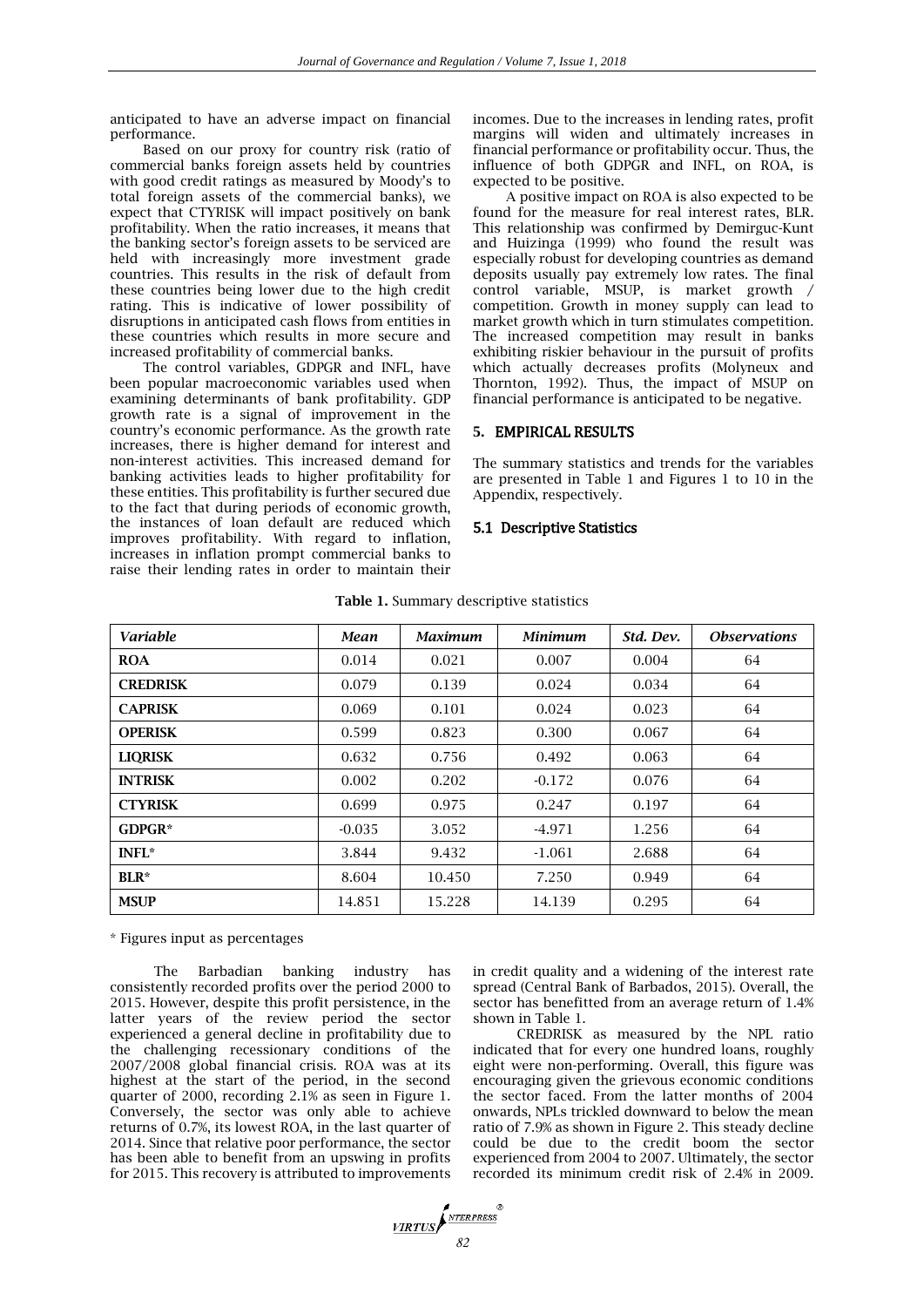However, since that period NPLs rose drastically and continued to worsen until it reached its peak in 2013. The sharp spike in the ratio in 2010 was due to the non-performance of two large loans in the real estate and hotel sectors (Central Bank of Barbados, 2011). Furthermore, this issue was compounded by the general harsh economic conditions which resulted in decreased loan demand and largely worsening quality of the credit portfolio. After 2013, NPLs have been on the decline for the sector as the country experienced tentative recovery.

The mean CAPRISK for the sector was 6.9%. The lowest ratio was recorded in 2002, 2.4%, whilst within the same year the capital ratio rose to 7.7% as indicated in Figure 3. This drastic increase within the same year could have been due to a new entrant in the market which immediately increased the capital held by the sector. Until the beginning of 2011, the sector's capital risk had been sporadic; afterwards it consistently maintained an upward trajectory until its peak at the end of 2015 at 10.1%. It was found that after the global financial crisis, the sector sought to strengthen its capital position (Central Bank of Barbados, 2011).

OPERISK gave a fairly satisfactory performance of the sector for the period. On average, approximately 60% of the gross earnings of the industry were used to service operating expenses. This meant that approximately 40% was left to service non-operational expenses. This was a fairly consistent indicator for the period with two clear exceptions. In 2010, the cost to income ratio dropped to 30%, which was essentially half of the average for the research period. Conversely, operational risk was its highest for the sixteen years at the end of 2013 with a ratio of 82% as highlighted in Table 1.

With regard to LIQRISK, the statistics revealed that the mean loan to deposits ratio was 63.2% for the period. The sector recorded its highest liquidity with a ratio of 49.2% in the second quarter of 2004. After that quarter, liquidity generally decreased until the end of 2006. This decline in liquidity coincides with the credit boom experienced by the industry post-2004. Thereafter, the ratio experienced a steep decline to reach 55% in 2008 which indicated that liquidity increased concurrently during that time. The loan to deposit ratio increased to its highest level of 75.6% in mid-2012. The reduction in liquidity was influenced by a slowdown in deposits during that time. Since then, the ratio has continuously waned as depicted in Figure 5 which meant upward movement for the sector's liquidity as loan demand continued to be depressed.

INTRISK had a fairly wide range between the maximum and minimum percentage change of net interest margins. The maximum percentage change in net interest margins was 20.2% versus a change of - 17.2% for the lowest data point. The variable was fairly volatile as well, with a standard deviation of 7.6% (Table 1).

The sector's CTYRISK indicated that approximately 69.8% of the sector's foreign assets were held with countries whose rating was of high investment grade. The ratio was at its highest level of 97.5% at the beginning of the review period. These exposures overseas trended downwards as time progressed to reach the lowest level of 24.7% recorded in 2012. Central Bank of Barbados (2011) posits that especially after the global financial crisis,

commercial banks operating in Barbados sought to withdraw their funds from international markets due to the obvious risk posed. Assets declined sharply due to reduction in holdings in the US, Canadian and Caribbean affiliates, and matured investments were not reinvested. The foreign holdings in US treasury bills were substituted for holdings in their affiliates.

As it relates to the control variables, Table 1 shows that GDPGR has grown at an average of 0.035% over the period, whilst ranging from a minimum of -4.971% to a maximum of 3.052%. Next is INFL which recorded a mean rate of 3.844%. Inflation peaked with a rate of 9.432% whilst having a low of -1.061%. BLR ranged from 7.25% to 10.45% whilst having a mean rate on 8.60% over the sixteenyear period. The rate has been fairly consistent over the review period as demonstrated with the low standard deviation of 0.949%. Finally, MSUP achieved a mean log money supply of 14.851 for the research period. MSUP had an increasing trend over the sixteen years which is reflective of fairly continuous sector growth (Figure 10).

# 5.2 Correlation Matrix

The correlation matrix produced some interesting results. The findings showed statistically significant negative correlation between ROA and CAPRISK, CREDRISK, LIQRISK, OPERISK and MSUP at the 5% significance level as seen in Table 2. Of those relationships only CREDRISK can be described as having a very strong correlation with ROA, with all the other previously mentioned variables having a moderate correlation with ROA. Alternatively, CTYRISK and BLR are the only variables which have a statistically significant positive correlation with ROA. When focusing on the association among independent variables, statistically significant positive correlations exist between CREDRISK and CAPRISK, CREDRISK and LIQRISK, CREDRISK and OPERISK, BLR and CTYRISK, BLR and INFL, INFL and LIQRISK, and finally MSUP and INFL though the associations only range between weak to moderate strength. Statistically significant negative correlations were identified between CTYRISK and CAPRISK, CREDRISK and CTYRISK, LIQRISK and CTYRISK, BLR and CAPRISK, BLR and OPERISK, GDPGR and BLR, INFL and CREDRISK, INFL and CTYRISK, and MSUP and CTYRISK. The levels of association between MSUP and CAPRISK and BLR and CREDRISK were 0.751818 and -0.73557, respectively, and were both statistically significant.

*MRTUS 83*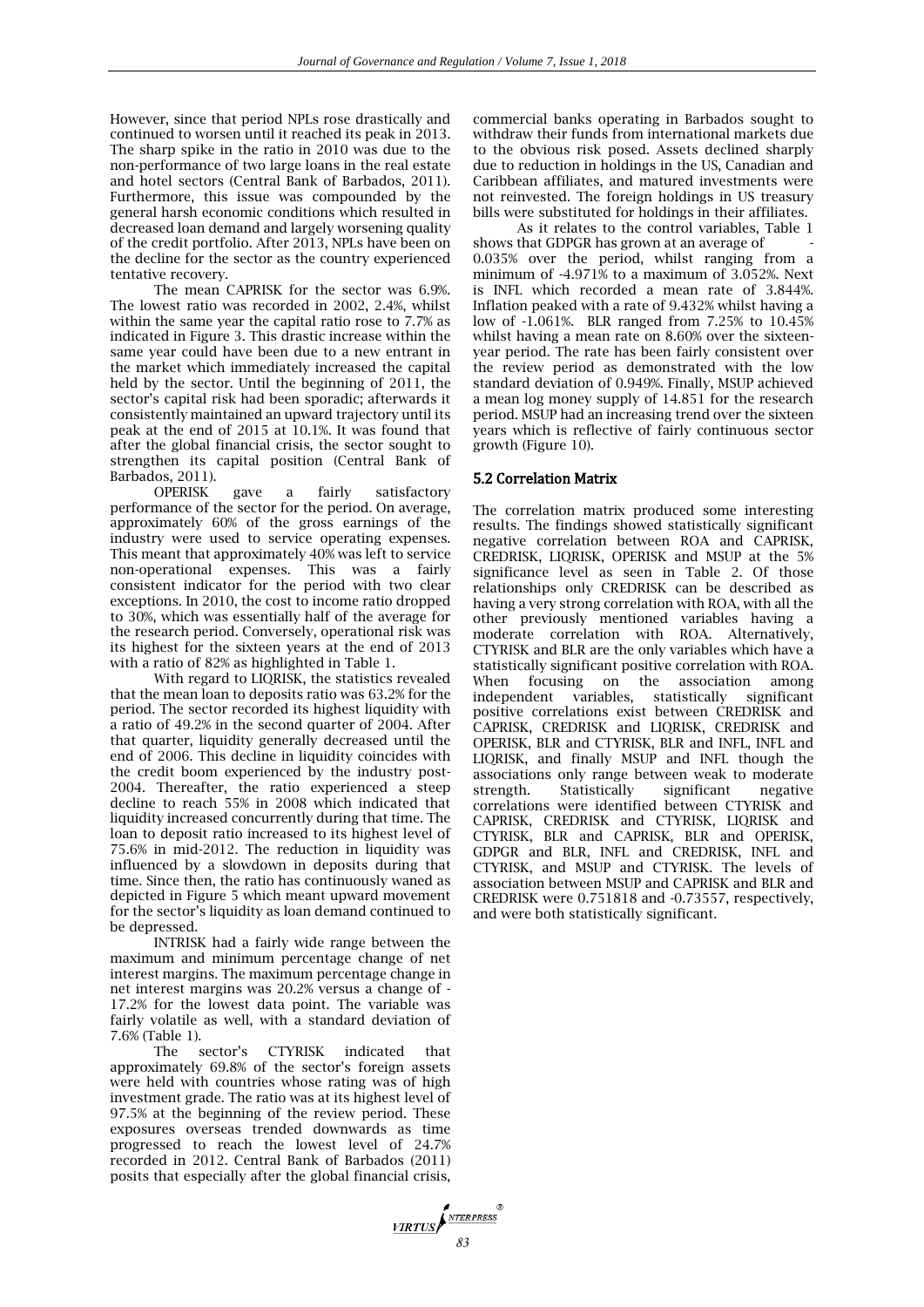|  | <b>Table 2. Correlation Matrix</b> |  |
|--|------------------------------------|--|
|--|------------------------------------|--|

| Correlation     |                |                |                 |                |                |                |                |             |              |             |             |
|-----------------|----------------|----------------|-----------------|----------------|----------------|----------------|----------------|-------------|--------------|-------------|-------------|
| Probability     | <b>ROA</b>     | <b>CAPRISK</b> | <b>CREDRISK</b> | <b>CTYRISK</b> | <b>INTRISK</b> | <b>LIQRISK</b> | <b>OPERISK</b> | <b>BLR</b>  | <b>GDPGR</b> | <b>INFL</b> | <b>MSUP</b> |
| <b>ROA</b>      | $\mathbf 1$    |                |                 |                |                |                |                |             |              |             |             |
|                 | $- - - - -$    |                |                 |                |                |                |                |             |              |             |             |
| <b>CAPRISK</b>  | $-0.571219$    |                |                 |                |                |                |                |             |              |             |             |
|                 | $\Omega$       | $- - - - -$    |                 |                |                |                |                |             |              |             |             |
|                 | $-0.805266$    | 0.52982        |                 |                |                |                |                |             |              |             |             |
| <b>CREDRISK</b> | $\Omega$       | $\Omega$       | -----           |                |                |                |                |             |              |             |             |
|                 | 0.608609       | $-0.597576$    | $-0.686869$     | $\mathbf{1}$   |                |                |                |             |              |             |             |
| <b>CTYRISK</b>  | $\overline{0}$ | $\overline{0}$ | $\overline{0}$  | -----          |                |                |                |             |              |             |             |
| <b>INTRISK</b>  | $-0.20539$     | 0.033087       | 0.06355         | $-0.040134$    | $\mathbf{1}$   |                |                |             |              |             |             |
|                 | 0.1035         | 0.7952         | 0.6179          | 0.7529         | -----          |                |                |             |              |             |             |
|                 | $-0.544525$    | 0.214781       | 0.444273        | $-0.386235$    | 0.068192       |                |                |             |              |             |             |
| <b>LIQRISK</b>  | $\Omega$       | 0.0883         | 0.0002          | 0.0016         | 0.5924         | $- - - - -$    |                |             |              |             |             |
| <b>OPERISK</b>  | $-0.477817$    | 0.14709        | 0.416446        | $-0.166283$    | 0.024914       | 0.21103        | 1              |             |              |             |             |
|                 | 0.0001         | 0.2461         | 0.0006          | 0.1891         | 0.8451         | 0.0942         | -----          |             |              |             |             |
| <b>BLR</b>      | 0.57305        | $-0.377845$    | $-0.73557$      | 0.46923        | 0.027676       | 0.035262       | $-0.300259$    |             |              |             |             |
|                 | $\Omega$       | 0.0021         | $\Omega$        | 0.0001         | 0.8281         | 0.7821         | 0.0159         | -----       |              |             |             |
| <b>GDPGR</b>    | $-0.121376$    | 0.07916        | 0.216662        | $-0.215462$    | 0.206895       | $-0.139283$    | 0.110628       | $-0.319725$ | 1            |             |             |
|                 | 0.3394         | 0.5341         | 0.0855          | 0.0873         | 0.1009         | 0.2724         | 0.3842         | 0.01        | $- - - - -$  |             |             |
| INFL            | 0.153042       | $-0.01069$     | $-0.264171$     | $-0.247519$    | 0.060696       | 0.247898       | $-0.178468$    | 0.45021     | $-0.236382$  |             |             |
|                 | 0.2273         | 0.9332         | 0.0349          | 0.0486         | 0.6338         | 0.0483         | 0.1583         | 0.0002      | 0.06         | -----       |             |
| <b>MSUP</b>     | $-0.405813$    | 0.751818       | 0.183698        | $-0.567741$    | 0.078234       | 0.057488       | $-0.064564$    | $-0.08256$  | 0.043561     | 0.330093    |             |
|                 | 0.0009         | $\overline{0}$ | 0.1462          | $\overline{0}$ | 0.5389         | 0.6518         | 0.6122         | 0.5166      | 0.7325       | 0.0077      | -----       |

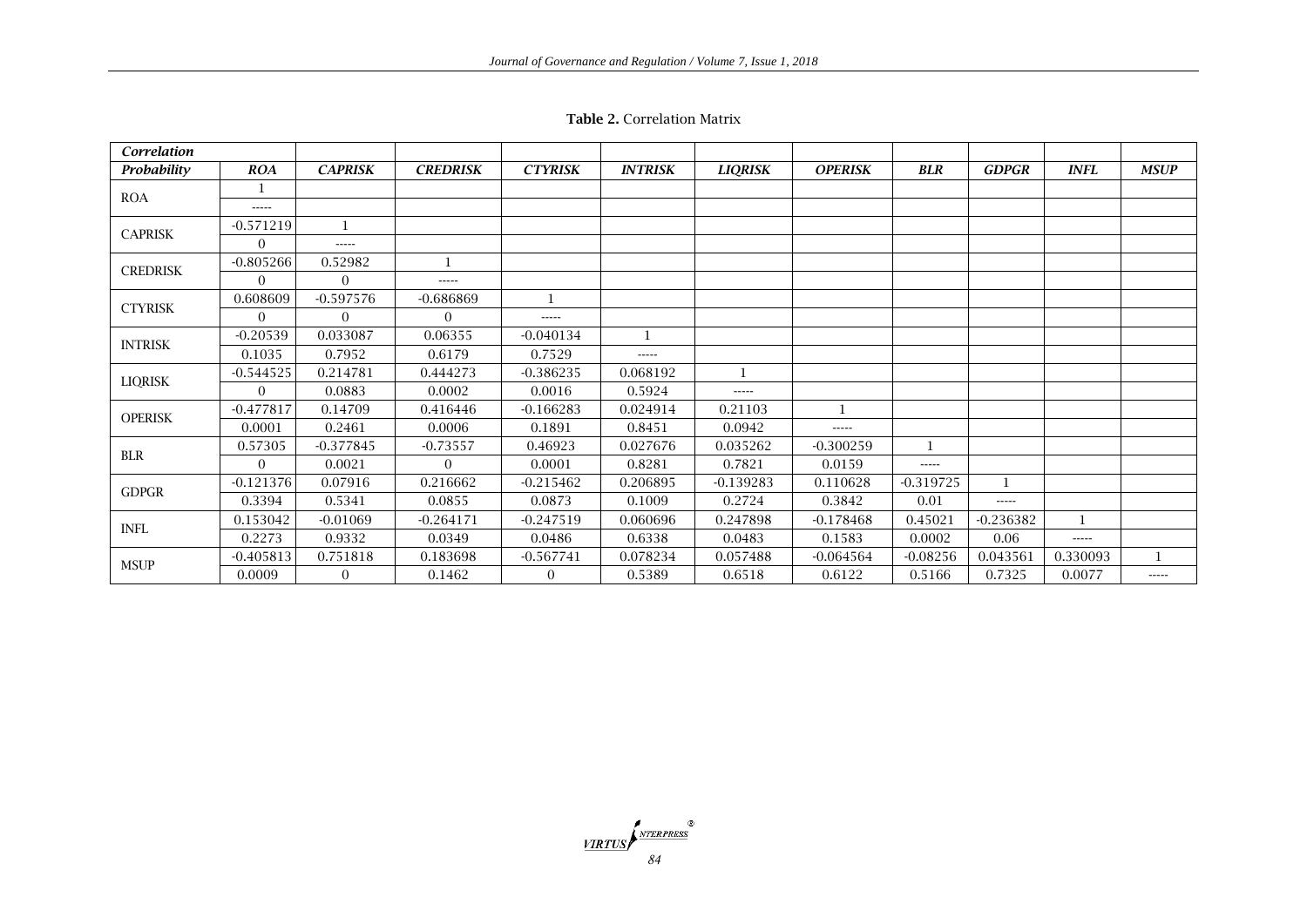# 5.3 Model Results

**Table 3.** Summary model results

| <b>Variable</b>           | Coefficient | Std. Error | t-Statistic | Prob.    |
|---------------------------|-------------|------------|-------------|----------|
| C                         | 0.164927    | 0.021009   | 7.850358    | 0.000000 |
| <b>CREDRISK</b>           | $-0.044172$ | 0.014932   | $-2.958248$ | 0.004600 |
| <b>CAPRISK</b>            | 0.047247    | 0.017201   | 2.726778    | 0.008200 |
| <b>OPERISK</b>            | $-0.013356$ | 0.003261   | $-4.096033$ | 0.000100 |
| <b>LIQRISK</b>            | $-0.030567$ | 0.004617   | $-6.620140$ | 0.000000 |
| <b>INTRISK</b>            | $-0.008156$ | 0.002689   | -3.032895   | 0.003700 |
| <b>CTYRISK</b>            | $-0.003085$ | 0.002154   | -1.432509   | 0.157900 |
| <b>GDPGR</b>              | 0.000231    | 0.000178   | 1.299921    | 1.199500 |
| <b>INFL</b>               | 0.000304    | 0.000115   | 2.645574    | 0.010700 |
| <b>BLR</b>                | 0.001404    | 0.000393   | 3.569167    | 0.000800 |
| <b>MSUP</b>               | $-0.009040$ | 0.001370   | $-6.597846$ | 0.000000 |
| R-squared                 | 0.88952     |            |             |          |
| <b>Adjusted R-squared</b> | 0.86867     |            |             |          |
| <b>F-statistic</b>        | 42.67120    |            |             |          |
| Prob(F-statistic)         | 0.00000     |            |             |          |

Table 3 shows the R-squared which indicates the proportion of variability in the dependent variable which is explained by the regression model. As such, the estimated model is responsible for 89% of the variability in ROA, the financial performance measure. Moreover, when the R-squared is adjusted for positive bias 86.9% of variation in ROA is due to the independent variables. When tested at the 5% significance level, the model is also shown to be statistically significant as indicated by the F-statistic of 0 which is less than the p-value 0.05, thus confirming that the regression is highly explained.

The significance of individual variables in explaining the dynamics of financial performance over the review period can be tested using the tstatistic for each coefficient and the corresponding probability value reported in the last column of Table 3. With the exception of country risk, all other variables which were used to proxy the risk exposures had a significant influence on financial performance. CAPRISK has the largest impact on the sector's financial performance with a coefficient of 0.047247. The other four risk measures all have a significant negative impact on financial performance, those being CREDRISK (-0.044172), LIQRISK (-0.030567), OPERISK (-0.013356) and INTRISK (-0.008156).

Of the four control variables, three have a significant relationship with ROA. BLR and INFL have a significant positive influence on ROA, doing so with coefficients of 0.001404 and 0.000304, respectively. Contrarily, MSUP has a significant negative impact on financial performance. GDPGR showed a positive influence on financial performance; however the effect is an insignificant one.

# 6. DISCUSSION OF FINDINGS

The results show that the proxy for capital risk has the largest influence on the financial performance of Barbados' banking sector. A unit increase in CAPRISK results in an increase in sector ROA by about 0.047, holding all other variables constant. When higher capital ratios are achieved, this lowers the sector's capital risk and results in higher sector financial performance. Demirguc-Kunt and Huizinga (1999) mentioned that larger capital stores resulted in banks pursuing opportunities more aggressively, which meant increased risk taking and better financial performance. This significant positive relationship was anticipated and reflected in studies by Ani et al. (2012), Adeusi et al. (2014), Soyemi et al. (2014) and Menicucci and Paolucci (2016). Wood and Brewster (2016) cite the Central Bank of Barbados Financial Stability Report for 2013 which reported that the sector was able to withstand considerable credit risk shocks and remain solvent when the sector was stress-tested to investigate the impact of certain strenuous conditions on the industry. These tests showed that having the safety net of high capital allows Barbadian banks to operate fairly normal despite stressful conditions. This means that in times of crisis, profitability can still be reasonably maintained due to adequate capital stores.

Indeed, the Central Bank of Barbados (2011) highlights that all banks in Barbados are part of regional or international banking groups with substantial excess capital. With this in mind, Barbadian banks can feel confident in their risk taking since there is sufficient capital to withstand adverse shocks.

The second largest risk to Barbadian commercial bank profitability over the review period is credit risk. The regression model indicates that for every unit increase in CREDRISK, ROA decreases by 0.044. This depicts a negative relationship between CREDRISK and ROA, made significant with the p-value 0.0046. This finding is consistent with the researcher's anticipated relationship and corroborates the results of many previous studies including Tafri et al. (2009), Moulton (2011), Adeusi et al. (2014), Haque and Wani (2015), Olamide et al. (2015) and Hodge (2017). Although the sector was spared the direct effects of the 2007/2008 financial crisis due to lack of integration with the international financial system, the Barbadian economy still experienced recessionary conditions (Wood and Brewster, 2016). These conditions resulted in diminished loan demand and deteriorating credit quality. These factors negatively affected the NPL ratios. With loans being the main business of banks in Barbados, the situation had a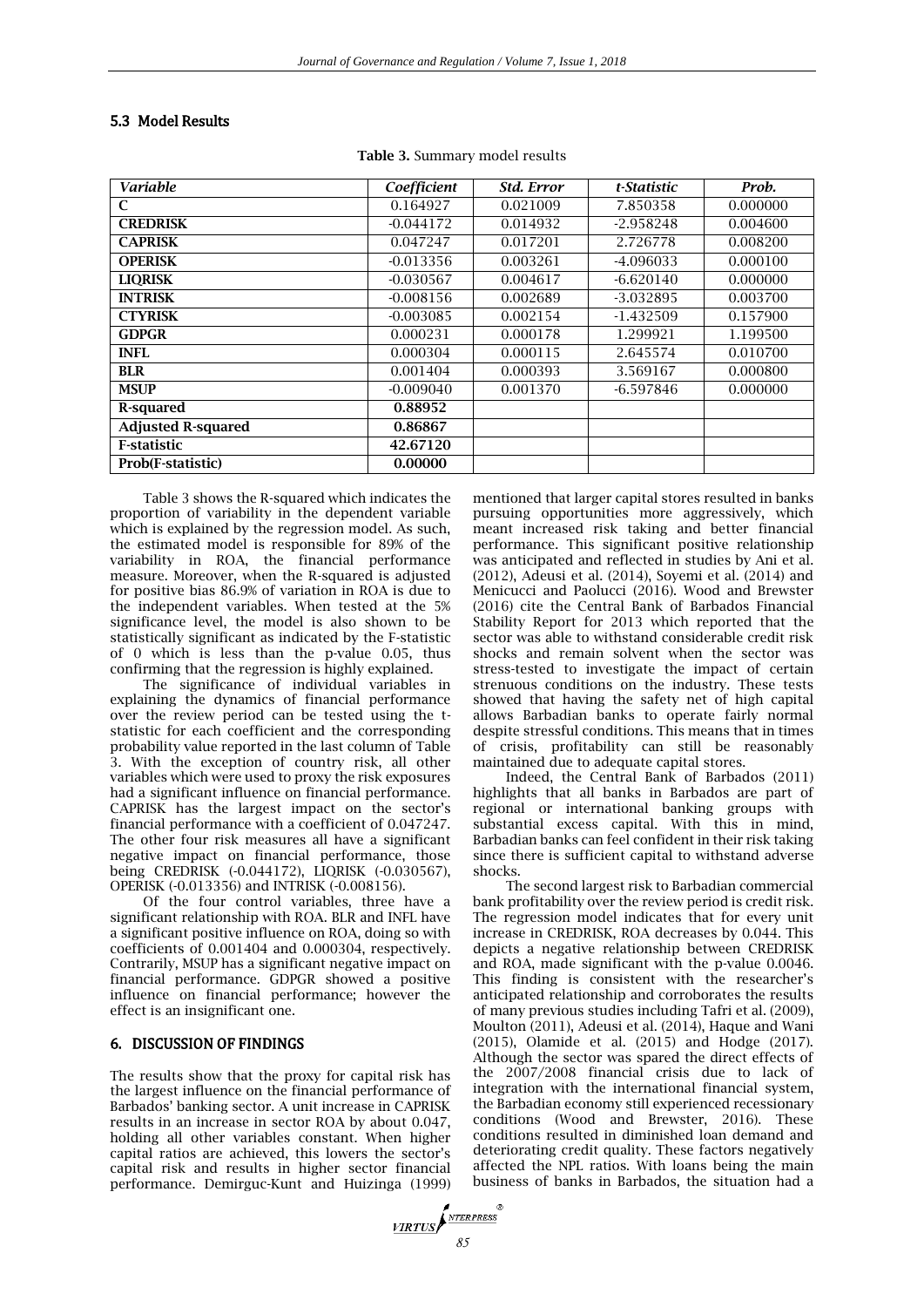negative impact on the banks' financial performance. Additionally, the decreasing diversification of banks' loan portfolios would have increased concentration risks, which would negatively affect profitability (Grosvenor and Lowe, 2014).

OPERISK had a significant negative impact on ROA. For every unit increase in OPERISK, profitability declines by 0.013. The expected negative impact of operational risk on profitability was previously found by Soyemi et al. (2014), Al-Tamimi et al. (2015), and Augustin and Prophète (2016). Technology has been advancing rapidly in the sector resulting in a number of new initiatives and improvements being undertaken over the review period. However, it is generally acknowledged that the cost benefits of some innovations tend to be gathered over the longer term.

As it relates to LIQRISK, the expected positive impact on ROA was not derived. The LIQRISK has a negative and significant influence on ROA and corroborates the previous findings of Dawood (2014) and Hodge (2017). Demirguc-Kunt and Huizinga (1999) provided a possible explanation for the relationship found. The authors postulate that banks which rely heavily on their deposits for funding are less profitable since using deposits incur higher branching and other expenses. Wood and Brewster (2016) confirmed that at least for 2007 to 2012, commercial banks in Barbados were able to fund more loans from their core deposits. Due to the low priority of this risk in the Barbadian banking sector, risk managers may not have considered the costs associated with using deposits as primary funding for banks.

INTRISK was the least impactful influential risk variable for this study, with a coefficient of -0.008. The small influence of interest rate risk on profitability accords with the view of Haque and Wani (2015) that as long as changes in interest rates produce deviations in net interest margins which are predictable in size, direction or timing over the business cycle, the risk is not highly ranked. The Central Bank of Barbados had for some time used the setting of certain interest rates as a monetary policy tool. This allowed for interest rate movements to be easily predictable, hence the low impact of the risk on financial performance. Our result, which was predicted, is contrary to the findings of Tafri et al. (2009) and Haque and Wani (2015) who derived positive relationships between interest rate risk and ROA.

CTYRISK, the only insignificant risk, has a negative impact on ROA. Such a result was unexpected. A higher ratio signals increased exposure to countries with high credit ratings and logically, this should have led to lower probability of default and therefore increased profitability. One possible argument for the negative impact could be that the performance of these countries and by extension the entities operating in them slowed due to the global economic downturn. The declining performance of these foreign entities would have depressed the profitability of banks in Barbados.

The control variables do not have as strong an impact on ROA, when compared to the majority of the risk variables. GDPGR was the only insignificant control variable but it accords with previous studies by having an expected positive impact on ROA. Flamini et al. (2009) provided some insight to the

insignificance of the variable. The authors believe that the negative net effect of fuel prices could have dampened the influence of the GDP variable as it depressed profits.

All other control variables have significant impacts on ROA. The expected positive influence of INFL on ROA was derived and supports previous research by Demirguc-Kunt and Huizinga (1999), Athanasoglou et al. (2008), Flamini et al. (2009) and Moulton (2011). These authors advanced that such a finding suggests that inflation brings about higher costs for banks and this results in them increasing their rates in order to restrict those heightened costs from exceeding their income.

BLR was also confirmed to have the predicted positive influence on ROA as suggested by Demirguc-Kunt and Huizinga (1999). The authors opined that high real interest rates usually results in higher interest margins and thus profitability.

Finally, the results indicated that MSUP has a significant negative impact on ROA. This anticipated result, which was previously obtained by Molyneux and Thornton (1992), is indicative of increasing competition in the sector with a consequential negative impact on profitability.

#### 7. CONCLUSION

This paper examined the impact of risk factors on the financial performance of the Barbadian banking sector using quarterly data for the period 2000-2015. Over that period, the sector experienced persistent profits despite being subjected to challenging operating conditions, especially in the latter years of the period.

Based on the findings, four of the five proxies for risk have a significant influence on financial performance. The results show that CREDRISK has a significant negative impact on ROA; thus better credit risk management will reduce losses and improve profitability. CAPRISK has a significant positive influence on ROA and this would have contributed to the sector being able to withstand the credit shocks increasing NPLs, especially during and after the financial crisis. LIQRISK was shown to have a significant negative impact on ROA. The banks need to examine their funding options closely given this result. Alternative sources must be considered since the cost of using deposits for funding has a material impact on their financial performance. Furthermore, alternative uses for deposits should be sought in order to gain higher return on these resources.

Banks need to be more strategic when introducing new technologies to the sector which admittedly may be difficult as the advancements are rapid. Given the negative impact of OPERISK on ROA, more attention must be paid not only to technology, but to streamlining processes and hiring and retaining highly trained staff. This extra consideration to these areas can contribute to productivity and increase efficiency.

The results showed that the influence of the risk (internal) factors is generally stronger than that of the external variables considered. As a result, risk managers should first seek to improve their risk management practices in conjunction with monitoring the external environment in order to enhance their profitability.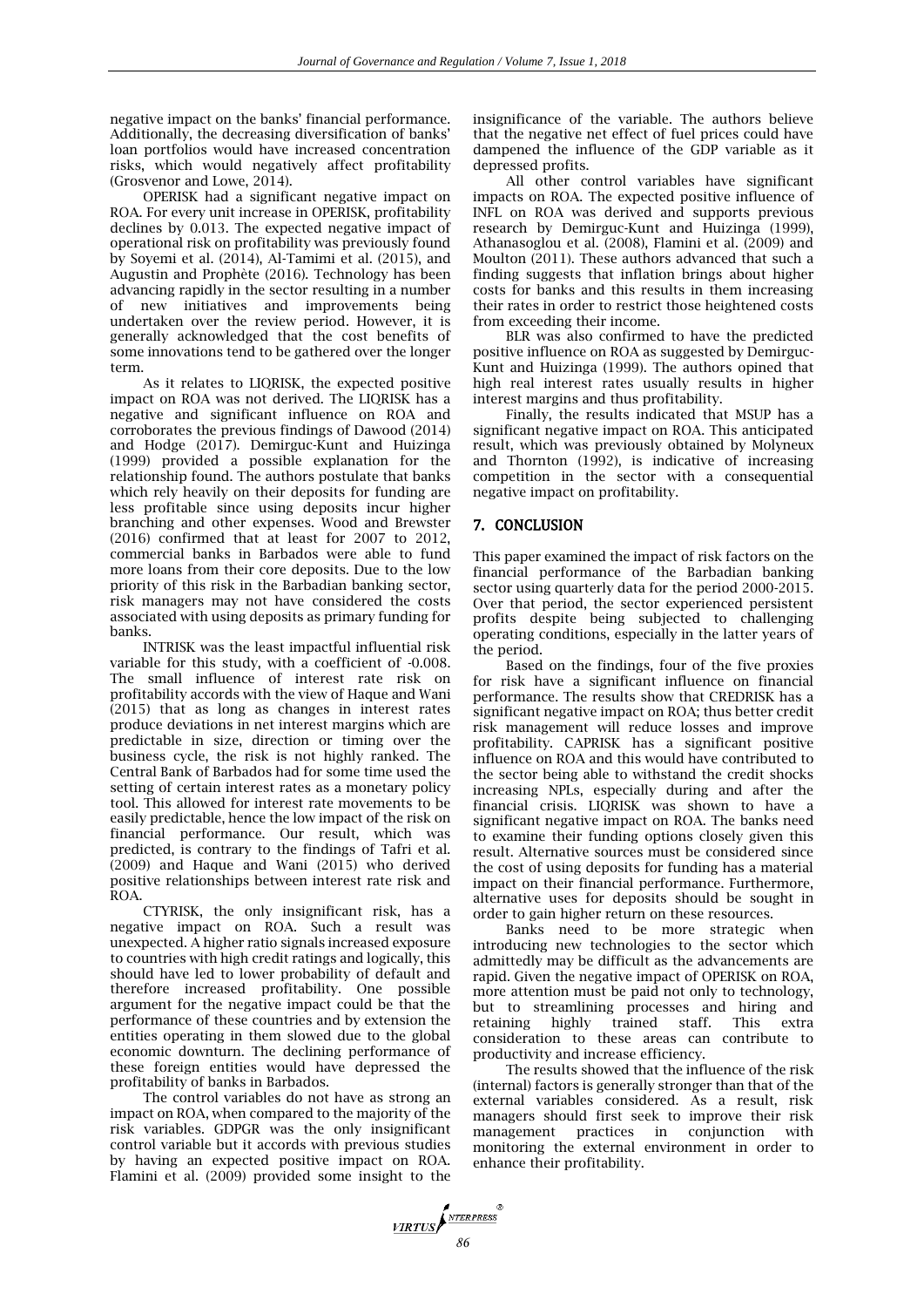Though the study produced some encouraging results, it has a few limitations. First, the empirical analysis was based on secondary data obtained from the Central Bank of Barbados. As noted by Saunders et al. (2012), such data may be generally lacking in quality or may be unsuitable in terms of aggregations.

Second, the use of aggregate data disallows comparative analysis of banks and prevents the formulation of practical, bank-specific recommendations. Therefore, in the future it would be useful if bank-level data could be used in order to identify firm-specific issues and recommend tailored solutions.

#### **REFERENCES**

- 1. Adeusi, S., Akeke, N., Adebisi, O. & Oladunjoye, O. (2014). Risk Management and Financial Performance of Banks in Nigeria. *European Journal of Business and Management, 6(31)*, 336-342.
- 2. Afriyie, H. & Akotey, J. (2013). Credit Risk Management and Profitability of Rural Banks in the Brong Ahafo Region of Ghana. *European Journal of Business and Management, 5(24)*, 24-33.
- 3. Ally, Z. (2014). Determinants of Banks' Profitability in a Developing Economy: Empirical Evidence from Tanzania. *European Journal of Business and Management, 6(31)*, 363-375.
- 4. Al-Tamimi, H., Miniaoui, H. & Elkelish, W. (2015). Financial Risk and Islamic Banks' Performance in the Gulf Cooperation Council (GCC). *Working Paper Series in Business Studies, 1*, University of Sharjah.
- 5. Almumani, M. (2013). Impact of Managerial Factors on Commercial Bank Profitability: Empirical Evidence from Jordan. *International Journal of Academic Research in Accounting, Finance and Management Sciences, 3(3)*, 298-310.
- 6. Ani, W., Ugwunta, D., Ezeudu, I. & Ugwuanyi, G. (2012). An Empirical Assessment of the Determinants of Bank Profitability in Nigeria: Bank Characteristics Panel Evidence. *Journal of Accounting and Taxation, 4(3)*, 38-43. https://doi.org/10.5897/JAT11.034
- 7. Athanasoglou, P., Brissimis, S. & Delis, M. (2008). Bank-specific, Industry-specific and Macroeconomic Determinants of Bank Profitability. *Journal of International Financial Markets, Institutions and Money, 18(2)*, 121-136. https://doi.org/10.1016/j.intfin.2006.07.001
- 8. Augustin, D. & Prophète, C. (2016). The Determinants of Bank Profitability in Haiti. Paper Presented at the 48th Annual Monetary Studies Conference, Caribbean Centre for Money and Finance, Nassau, Bahamas.
- 9. Belgrave, A., Craigwell, R. & Moore, W. (2006). Commercial Banks and Credit Unions in Barbados: An Empirical Investigation. In: *A. Birchwood & D. Seeteran, eds. Finance and Real Development in the Caribbean*. St. Augustine: Caribbean Centre for Monetary Studies, 223-236.
- 10. Belgrave, A., Guy, K. & Jackman, M. (2012). Industry Specific Shocks and Non-performing Loans in Barbados. *The Review of Finance and Banking, 4(2)*, 123-133.
- 11. Boahene, S., Dasah, J. & Agyei, S. (2012). Credit Risk and Profitability of Selected Banks in Ghana. *Research Journal of Finance and Accounting, 3(7)*, 6-14.
- 12. Bourke, P. (1989). Concentration and Other Determinants of Bank Profitability in Europe, North America and Australia. *Journal of Banking and Finance, 13(1)*, 65-79. https://doi.org/10.1016/0378-4266(89)90020-4
- 13. Central Bank of Barbados (2011). Financial Stability Report. Bridgetown: Central Bank of Barbados.
- 14. Central Bank of Barbados (2013). Financial Stability Report. Bridgetown: Central Bank of Barbados.
- 15. Central Bank of Barbados (2014). Financial Stability Report. Bridgetown: Central Bank of Barbados.
- 16. Central Bank of Barbados (2015). Financial Stability Report. Bridgetown: Central Bank of Barbados.
- 17. Chase, K., Greenidge, K., Moore, W. & Worrell, D., (2005). Quantitative Assessment of a Financial System: Barbados. IMF Working Paper, WP/05/76.
- 18. Christie-Veitch, C. (2005). Operational Risk Management Practices and the Role of Capital: A Preliminary Assessment of Three Caribbean Countries. Bridgetown: Central Bank of Barbados.
- 19. Codrington, H. & Coppin, A. (1989). The Financial Structure and the Allocation of Credit in Barbados, 1977- 1987. *Social and Economic Studies, 38(4)*, 165-179.
- 20. Craigwell, R., Moore, W. & Coppin, K. (2005). Financial Innovation and Efficiency in the Barbadian Banking Industry. *Money Affairs, 18(2)*, 83-100.
- 21. Craigwell, R. & Maxwell, C. (2006). Non-interest Income and Financial Performance at Commercial Banks in Barbados. *Savings and Development, 30(3)*, 309-328.
- 22. Craigwell, R., Maxwell, C. & Howard, S. (2006). Competitiveness in the Commercial Banking Industry in Barbados. Paper Presented at the 27th Annual Review Seminar, Central Bank of Barbados.
- 23. Craigwell, R. & Kaidou-Jeffrey, D., 2012. Lending Behaviour in Different Credit Rationing Environs: A Regime Switching Model for Barbados. *Journal of Eastern Caribbean Studies, 37(1)*, 49-73.
- 24. Dawood, U. (2014). Factors Impacting Profitability of Commercial Banks in Pakistan for the Period of (2009- 2012). *International Journal of Scientific and Research Publications, 4(3)*, 1-7.
- 25. Demirguc-Kunt, A. & Huizinga, H. (1999). Determinants of Commercial Bank Interest Margins and Profitability: Some International Evidence. *The World Bank Economic Review, 13(2)*, 379-408. https://doi.org/10.1093/wber/13.2.379

*MRTUS*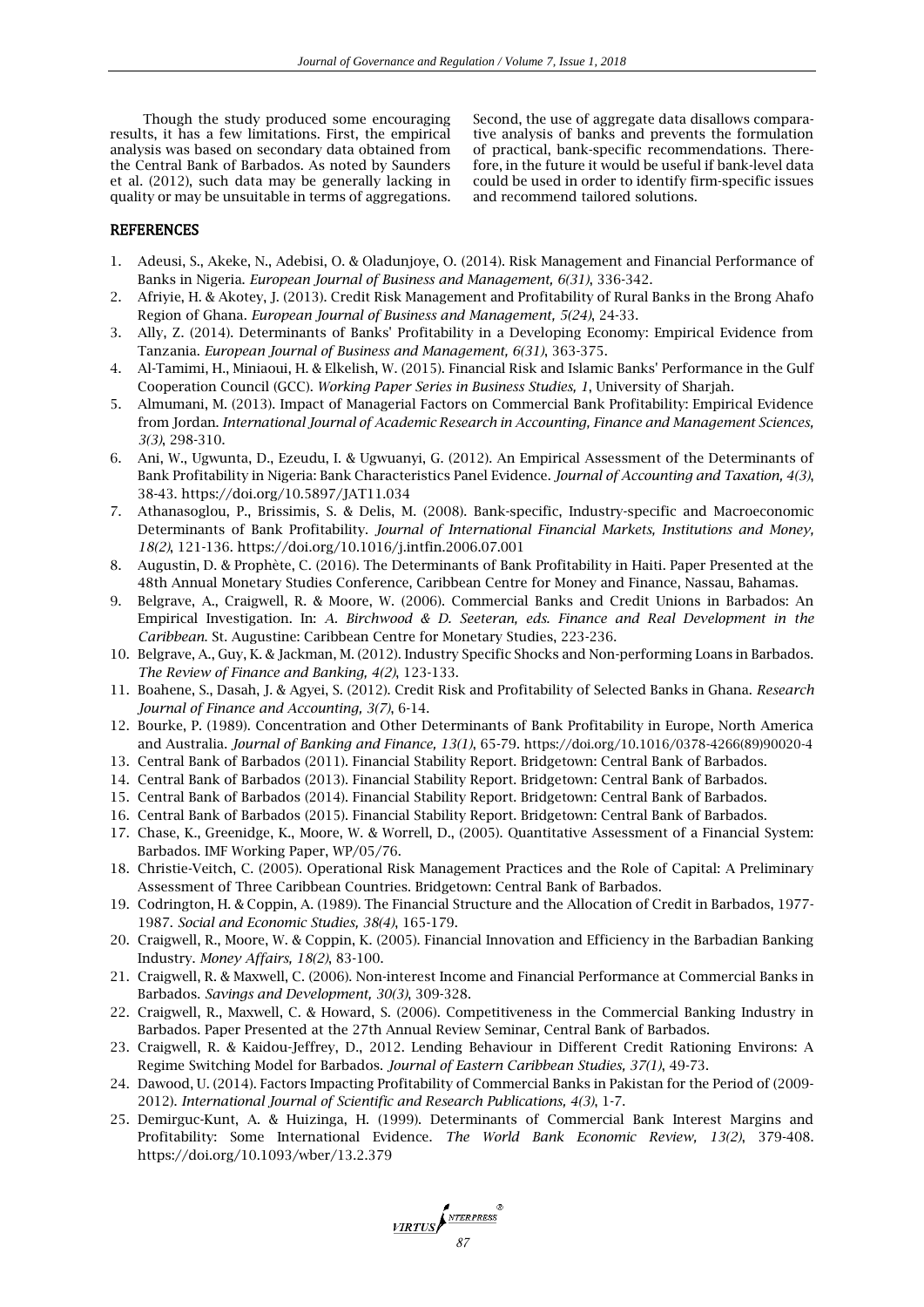- 26. Downes, D., Lacorbiniere, J. & Naitram, S. (2014). The Anatomy of the Barbados Recession: Trends, Causes and Comparisons. Central Bank of Barbados Working Paper, WP/14/2.
- 27. Epure, M. & Lafuente, I. (2012). Monitoring Bank Performance in the Presence of Risk. Barcelona Graduate School of Economics Working Paper Series No. 613.
- 28. Fadun, O. (2013). Risk Management and Risk Management Failure: Lessons for Business Enterprises. *International Journal of Academic Research in Business and Social Sciences, 3(2)*, 225-239.
- 29. Flamini, V., McDonald, C. & Schumacher, L. (2009). The Determinants of Commercial Bank Profitability in Sub-Saharan Africa. IMF Working Paper 09/15.
- 30. Gizaw, M., Kebede, M. & Selvaraj, S. (2015). The Impact of Credit Risk on Profitability Performance of Commercial Banks in Ethiopia. *African Journal of Business Management, 9(2)*, 59-66. https://doi.org/10.5897/AJBM2013.7171
- 31. Greenidge, K. & Grosvenor, T. (2010). Forecasting Non-performing Loans in Barbados. *Business, Finance and Emerging Economies, 5(1)*, 79-108.
- 32. Grosvenor, T. & Guy, K. (2013). A Regime Switching Approach to Analysing Bank Non-performing Loans in Barbados. Central Bank of Barbados Working Paper, WP/13/7.
- 33. Grosvenor, T. & Lowe, S. (2014). Developments in Commercial Bank Credit Distribution (1996-2013): Are All Banks the Same?. Central Bank of Barbados Working Paper, WP/14/4.
- 34. Gup. B. and Kolari, J. (2005). Commercial Banking: The Management of Risk. 3rd ed. New Jersey: John Wiley and Sons.
- 35. Guy, K. & Lowe, S. (2011). Non-performing Loans and Bank Stability in Barbados. *Central Bank of Barbados Economic Review, XXXV11(3)*, 77-99.
- 36. Hakim, S. & Neaime, S., 2001. Performance and Credit Risk in Banking: A Comparative Study for Egypt and Lebanon. ERF Working Paper Series, Working Paper 0137.
- 37. Haque, I. & Wani, A. (2015). Relevance of Financial Risk with Financial Performance: An Insight of Indian Banking Sector. *Pacific Business Review International, 8(5)*, 54-64.
- 38. Haynes, C. (1997). The Evolution of the Financial Sector in Barbados. In: L. Clarke & D. Danns, eds. The Financial Evolution of the Caribbean Community (1970-1996). St. Augustine: Caribbean Centre for Monetary Studies, 143-168.
- 39. Hodge, A. (2017). Determinants of Commercial Bank Profitability in the ECCU. Research Department, Eastern Caribbean Central Bank, St. Kitts.
- 40. Hosna, A., Manzura, B. & Juanjuan, S., 2009. Credit Risk Management and Profitability in Commercial Banks in Sweden. School of Business, Economics and Law, University of Gothenburg.
- 41. Howard, M., 2006. The Economic Development of Barbados. University of the West Indies Press.
- 42. Howard, S., 2013. The Evolution of the Barbadian Financial Sector (1996-2008). In: R. Ramsaran, ed. The Financial Evolution of the Caribbean Community. St. Augustine: Caribbean Centre of Money and Finance, 182-211.
- 43. Howell, R. (2014). Credit Risk Among Banks Operating in Barbados. Masters Dissertation, The University of the West Indies, Cave Hill Campus.
- 44. Iwedi, M. & Onuegbu, O. (2014). Credit Risk and Performance of Selected Deposit Money Banks in Nigeria: An Empirical Investigation. European *Journal of Humanities and Social Sciences, 31(1)*, 1684-1694.
- 45. Javaid, S., Anwar, J., Zaman, K. & Ghafoor, A., 2011. Determinants of Bank Profitability in Pakistan: Internal Factor Analysis. *Journal of Yasar University, 23(6)*, 3794-3804.
- 46. Kithinji, A., 2010. Credit Risk Management and Profitability of Commercial Banks in Kenya. School of Business, University of Nairobi, Nairobi.
- 47. Kolapo, F., Ayeni, K. & Oke, O. (2012). Credit Risk and Commercial Banks' Performance in Nigeria: A Panel Model Approach. *Australian Journal of Business and Management Research, 2(2)*, 31-38.
- 48. Li, F., Zou, Y. & Lions, C. (2014). The Impact of Credit Risk Management on Profitability of Commercial Banks: A Study of Europe. UMEA School of Business and Economics, UMEA Universitet.
- 49. Menicucci, E. & Paolucci, G. (2016). Factors Affecting Bank Profitability in Europe: An Empirical Investigation. *African Journal of Business Management, 10(17)*, 410-420. https://doi.org/10.5897/AJBM2016.8081
- 50. Molyneux, P. & Thornton, J. (1992). Determinants of European Bank Profitability: A Note. *Journal of Banking and Finance, 16(6)*, 1173-1178. https://doi.org/10.1016/0378-4266(92)90065-8
- 51. Moore, W., Craigwell, R. & Coppin, K., 2003. ATM Usage and Productivity in the Barbadian Banking Sector. *Central Bank of Barbados Economic Review, 30(1)*, 17-21.
- 52. Moulton, A. (2011). An Investigation of the Determinants & Forecast Performance of Bank Profits: The Case of Jamaican Banks. Research and Economic Programming Division, Bank of Jamaica.
- 53. Olamide, O., Uwalomwa, U. & Ranti, U. (2015). The Effect of Risk Management on Bank's Financial Performance in Nigeria. *Journal of Accounting and Auditing: Research and Practice, 2015*, 1-7.

**VIRTUS**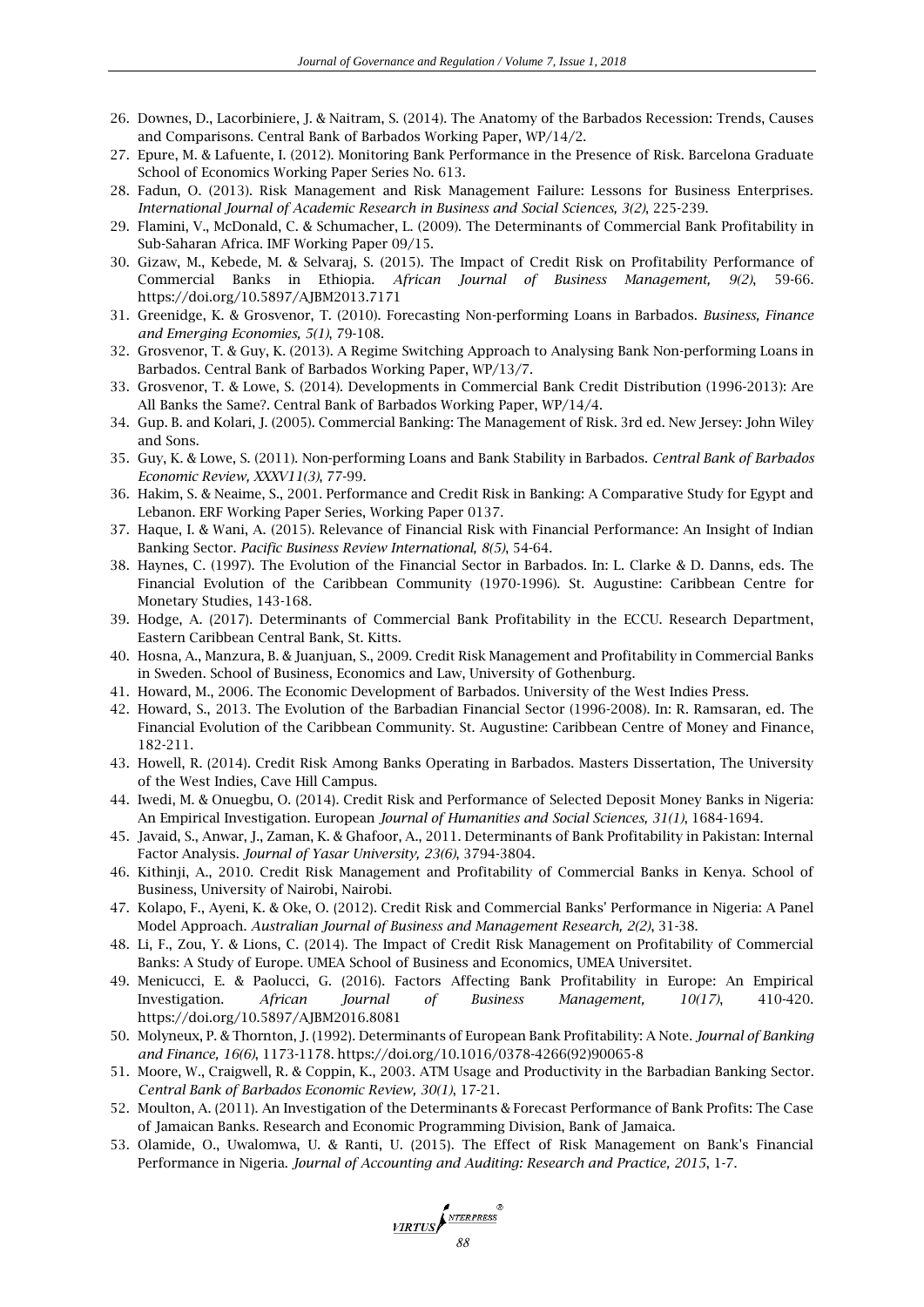- 54. Poudel, R. (2012). The Impact of Credit Risk Management on Financial Performance of Commercial Banks in Nepal. *International Journal of Arts and Commerce, 1(5)*, 9-15.
- 55. Saunders, M., Lewis, P. & Thorrhill, A. (2012). Research Methods for Business Students. 6th ed. Essex: Pearson Education Limited.
- 56. Schroeck, G. (2002). Risk Management and Value Creation in Financial Institutions. New Jersey: John Wiley and Sons.
- 57. Short, B. (1979). The Relation Between Commercial Bank Profit Rates and Banking Concentration in Canada, Western Europe and Japan. *Journal of Banking and Finance, 3(3)*, 209-219. https://doi.org/10.1016/0378- 4266(79) 90016-5
- 58. Soyemi, K., Ogunleye, J. & Ashogbon, F. (2014). Risk Management Practices and Financial Performance: Evidence from the Nigerian Deposit Money Banks. *The Business & Management Review, 4(4)*, 345-354.
- 59. Sufian, F. & Chong, R. (2008). Determinants of Bank Profitability in a Developing Economy: Empirical Evidence from the Philippines. *Asian Academy of Management Journal of Accounting and Finance, 4(2)*, 91-112.
- 60. Tafri, F., Hamid, Z., Meera, A. & Omar, M. (2009). The Impact of Financial Risks on Profitability of Malaysian Commercial Banks: 1996-2005. *International Journal of Social, Behavioural, Educational, Economic, Business and Industrial Engineering, 3(6)*, 1320-1334.
- 61. Uwalomwa, U., Uwuigbe, O. & Oyewo, B. (2015). Credit Management and Bank Performance of Listed Banks in Nigeria*. Journal of Economics and Sustainable Development, 6(2)*, 27-32.
- 62. Wood, A., 1994. Bank Lending to Firms and the Nature of Credit Rationing in Barbados. *Money Affairs, 7(2)*, 109-136.
- 63. Wood, A. (2012). The Development of the Barbadian Financial System: 1966-1990. *International Journal of Business and Social Science, 3(6)*, 61-73.
- 64. Wood, A. & Kellman, A. (2013). Risk Management Practices of Barbadian Banks. International *Journal of Business and Social Research, 3(5)*, 22-33.
- 65. Wood, A. & Brathwaite, N. (2014). An Exploratory Study of the Perceptions and Attitudes of Middle-aged Banking Users in Barbados Toward Innovative Financial Banking Products. Academy of World Business. *Marketing and Management Development Conference Proceedings, 6(1)*, 345-363.
- 66. Wood, A. & Clement, K. (2015). A Review of the Financial Regulatory Framework in Barbados. *Monetaria, 3(1)*, 111-145.
- 67. Wood, A. & Brewster, R., 2016. The Impact of the Global Financial Crisis on the Performance of Commercial Banks in Barbados. *Journal of Management and World Business Research, 13(1)*, 13-27.
- 68. Worrell, D. & Prescod, R., 1983. Development of the Financial Sector in Barbados 1946-1980. *Central Bank of Barbados Economic Review, 10(7)*, 9-26.

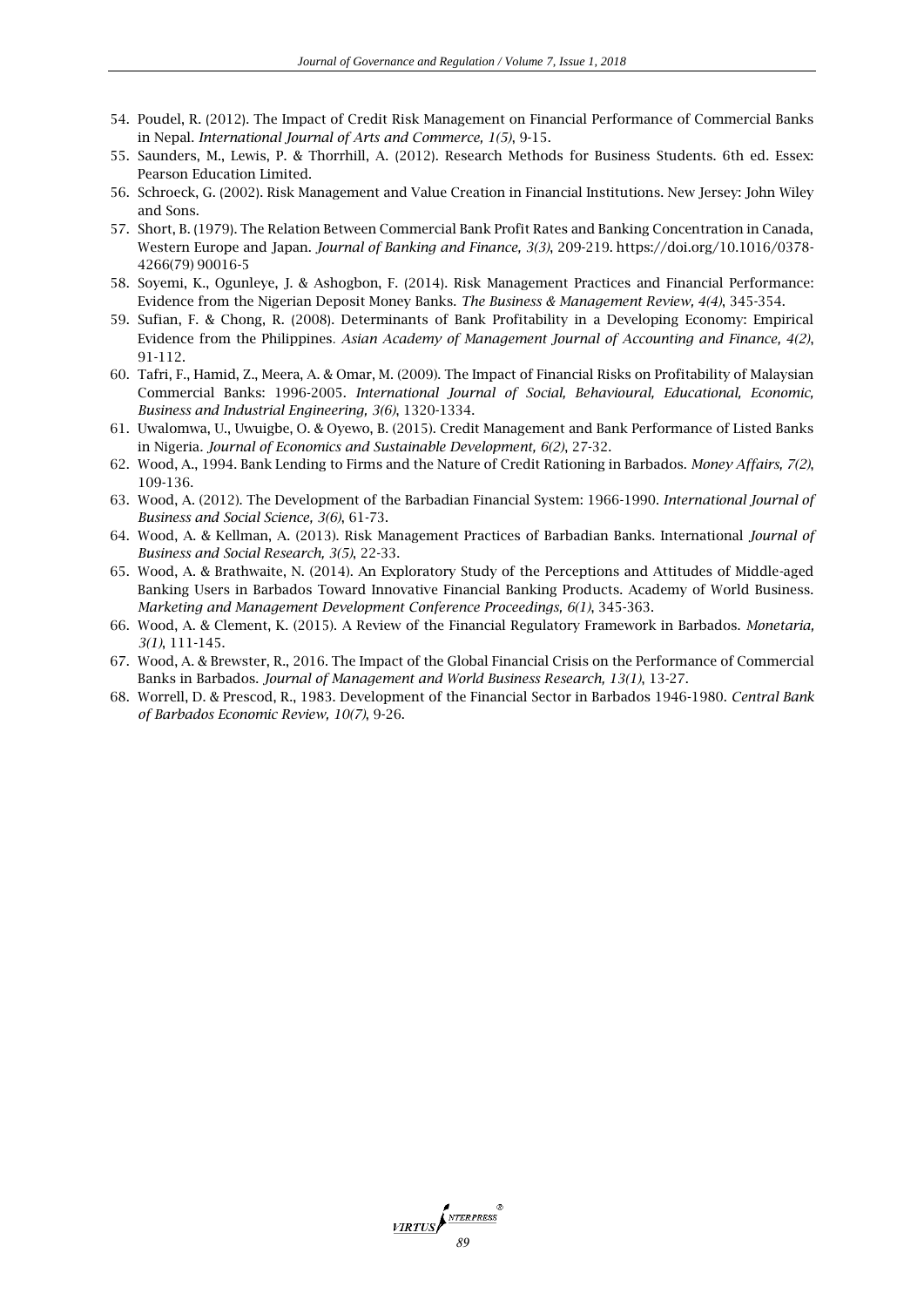# Appendices





**Figure 2.** Trend of non-performing loans ratio (CREDRISK) from 2000-2015



**Figure 3.** Trend of capital ratio (CAPRISK) from 2000-2015



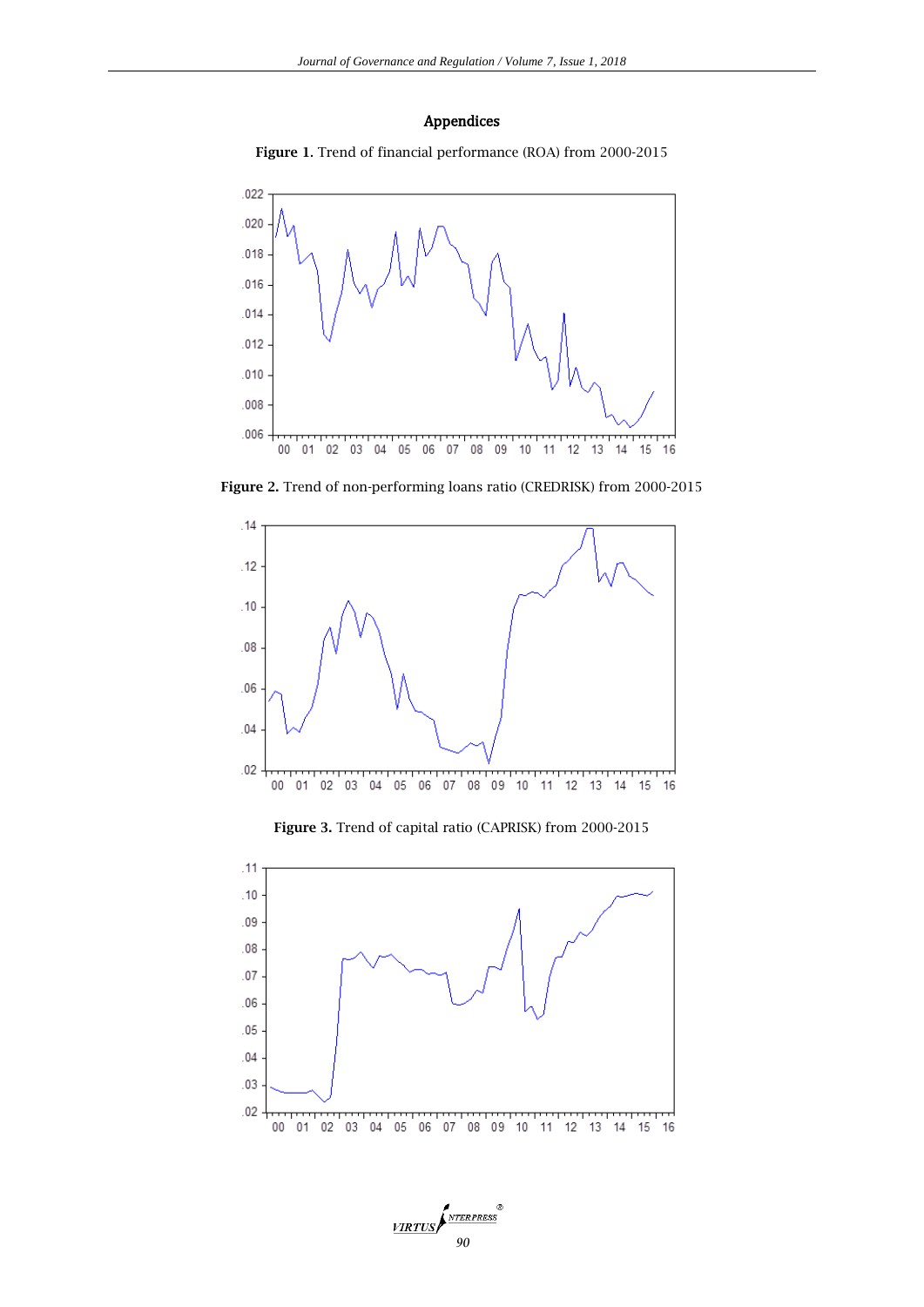

**Figure 4.** Trend of cost to income ratio (OPERISK) from 2000-2015



**Figure 5.** Trend of loan to deposit ratio (LIQRISK) from 2000-2015

**Figure 6.** Trend of percentage change in net interest margin (INTRISK) from 2000-2015



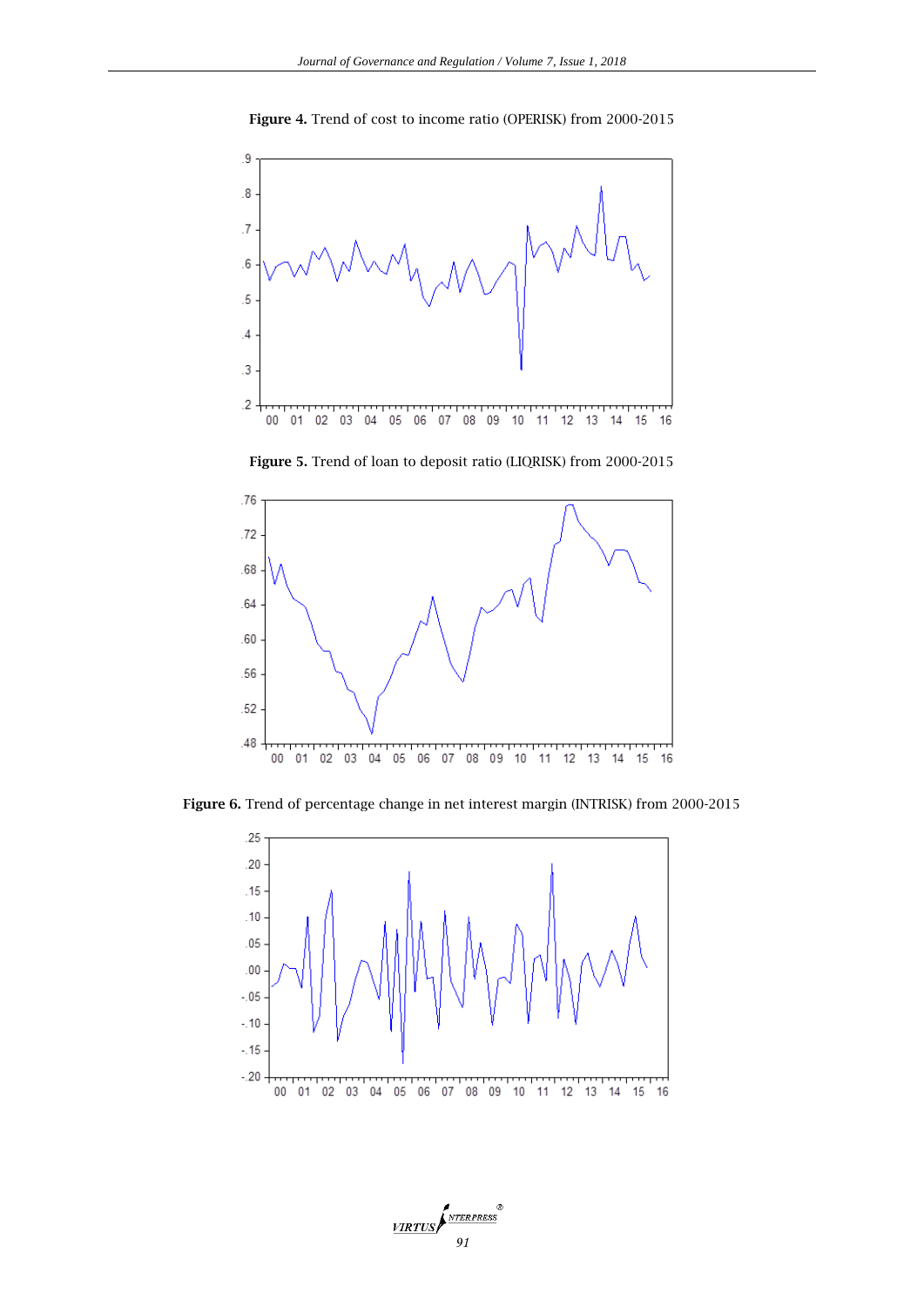







**Figure 9.** Comparison of trend in BLR and INFL from 2000-2015